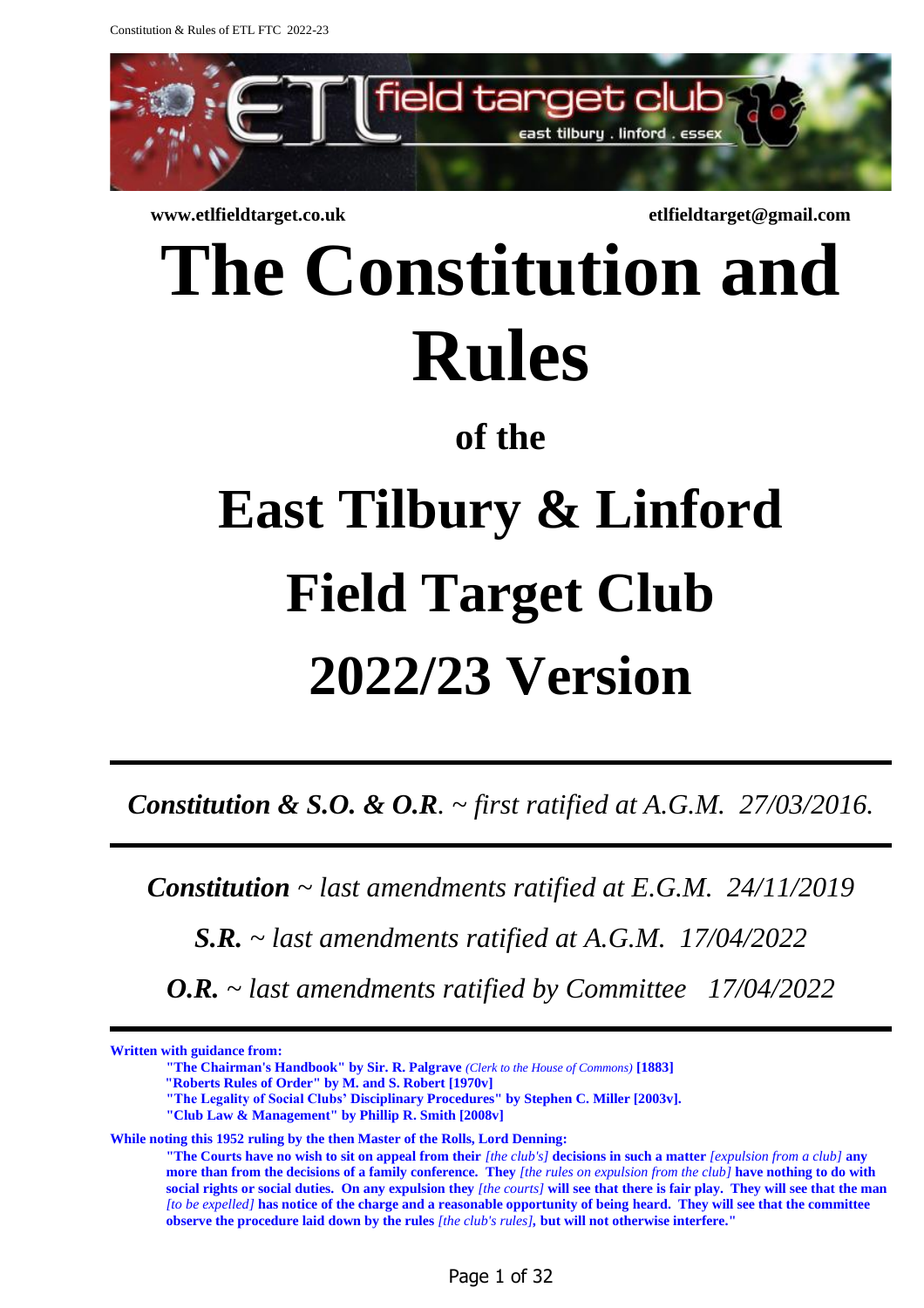

## East Tilbury and Linford Field Target Club **E CONSTITUTION**

*Unless stated otherwise this Constitution was ratified at the A.G.M. of 27th March 2016 with immediate effect. This document shall be read in conjunction the club's Statutory, Ordinary Rules, and appendices.*

(A) The club shall be known as 'East Tilbury and Linford Field Target Club', hereinafter referred to as 'the club' or 'The Club'.

*(Emended 15/04/2018 with no material change)*

- (B) The club shall consist of:
	- (i) Full Members: i.e., Adult Members, the 'Lead Adult' of a Family Membership and Honorary Members. From these 'full' members, the offices of chairman, secretary and treasurer, and any other offices deemed necessary, together with a Committee, shall be elected at AGM or EGM to manage the club within the framework of the Constitution and Rules.
	- (ii) Associate Members: i.e., adults and juniors associated to, but not independent of, either Adult or Family Membership. Associate Members have no voting rights.

*(Amended E.G.M. 24/11/2019)*

- NOTE: *i.e. Only the 'Lead Adult', as entered on the membership application/renewal form(s), and Honorary Members are deemed full members and are the only ones allowed voting rights.*
- (C) Membership to the club shall be by annual invitation of the Committee and payment of the annual membership fee. *(Amended E.G.M. 24/11/2019)*
- (D) All members shall abide by the 'Statutory Rules' [S.R.] and 'Ordinary Rules' [O.R.] of the club.
- (E) The aim of the club is:
	- (i) To practice and promote target shooting to the highest levels of safety with the proper use of non-FAC air rifles and pistols, and in doing so safeguard the future of our sport. Therefore, FAC weaponry is not allowed at the club. *(See notes below).*
	- (ii) To encourage and promote all aspects of the sport of 'Field Target Shooting' (FT).
	- (iii) To advise on all matters relating to competitive 'Field Target Shooting' including coaching in the sport and running field target competitions.

NOTE 1: *The Constitution is a simple statement of how what the club is called, how it is made up (i.e. what it consists of. e.g. members, shareholders, etc.) and its objectives. It is this that gives the club legitimacy. It is this that banks, insurance companies may ask to see to prove we are legitimate; they're not interested in anything else.*

NOTE 2: *Non-FAC air powered rifles & pistols are firearms exempt from requiring a Fire Arm Certificate (FAC) under The Firearms Acts. i.e. Air powered rifles with less than 12ft/lb. power and air powered pistols with less than 6ft/lb. power do not require a FAC. Therefore, firearms above these powers require certification and are not allowed at the club.*

NOTE 3: '*Statutory Rules' are agreed by the membership at AGM/EGM, being of a permanent nature outlining the procedures required to run the club in accord with the constitution.*

*These 'Statutory Rules' shall be read in conjunction the club's 'Ordinary Rules' and appendices.* 

NOTE 4: '*Ordinary Rules' are semi-permanent, pertaining to the day to day running of the club. They are made, amended or deleted by the committee charged with administering the club. These 'Ordinary Rules' shall be read in conjunction the club's 'Constitution and Statutory Rules'.*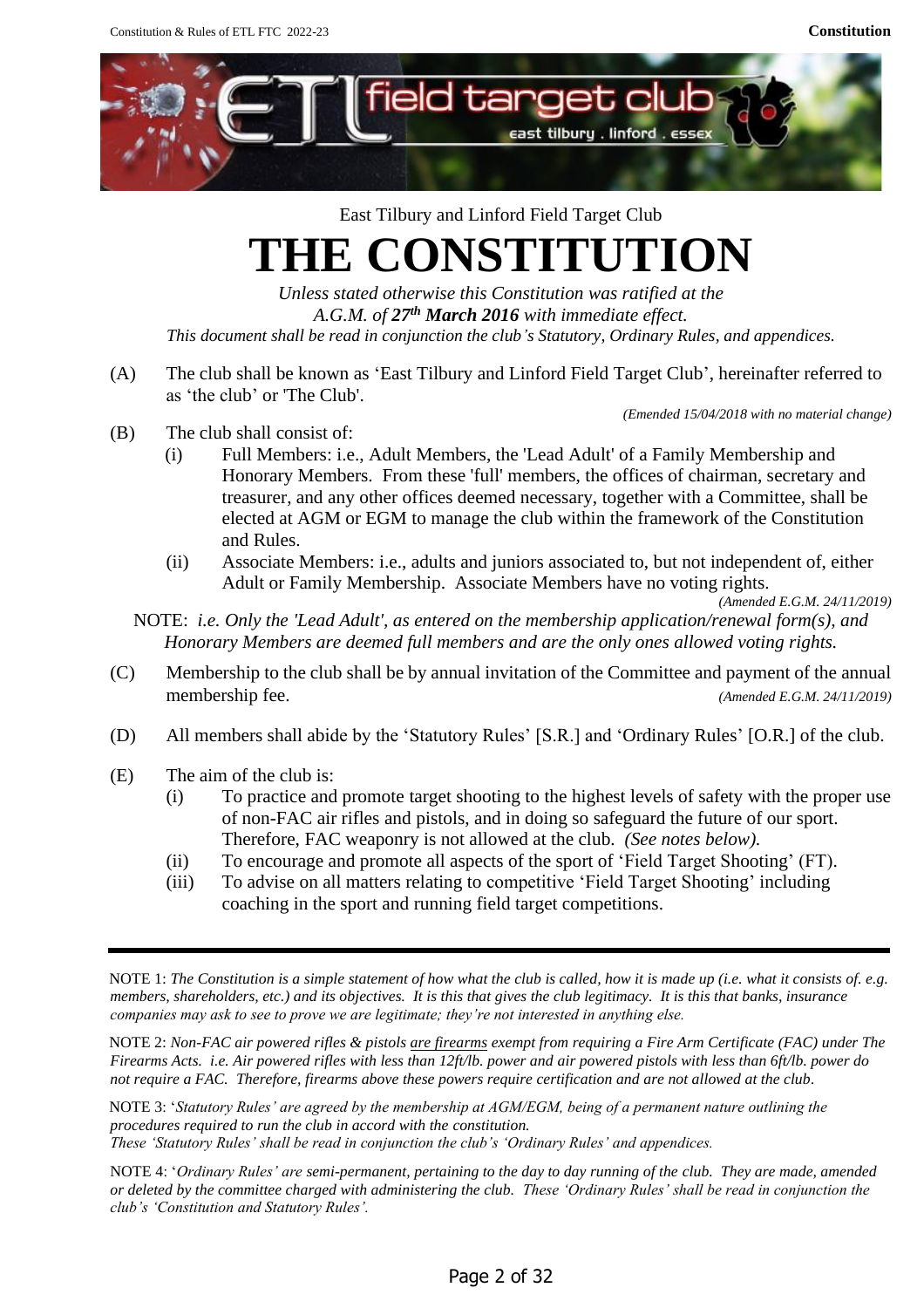

## East Tilbury and Linford Field Target Club **STATUTORY RULES**

*Unless stated otherwise these rules were ratified at the A.G.M. of 27th March 2016 with effect from the end of this meeting. This document shall be read in conjunction the club's Constitution, Ordinary Rules, and appendices.*

- (1) **Rules of procedure**: Changes to the club's constitution can only be made by AGM or EGM and ratified by a two-thirds majority vote  $[S.R.4(ii)]$ . Once ratified, the constitution shall come into immediate effect.
	- (i) Changes to the club's statutory rules can only be made at AGM or EGM and ratified by a majority vote  $[S.R.4]$ . Once ratified, the new or amended statutory rules will come into effect at the end of the meeting.
	- (ii) In the event that the constitution or any part of the statutory rules and ordinary rules is contrary to the law, the law shall take precedence.
	- (iii) Offices and officers of the club can only be created or removed by AGM or EGM.

### (2) **Quorum**

All meetings should be quorate, however if a quorum is not present at the allotted time the meeting may begin with the chairperson declaring (and the minutes show) a quorum is not present [sans-quorate], or postponed.

- (i) If the meeting continues any decisions made at the meeting shall carry forward as recommendations to be ratified later, if another member arrives and a quorum is achieved, or at the next quorate meeting.
	- (a) However, the inability to make decisions and transact business does not detract from any club rule requiring the meeting to be held. i.e. such rules were complied with as the meeting was convened.  $[See S.R. 27(i)]$
- (ii) Should anyone become aware the meeting ceases to be quorate, they shall notify the chairman immediately who shall declare the meeting 'sans-quorate' and this fact shall be minuted. The meeting may continue and all resolutions made before being declared sans-quorate are valid. [See  $S.R.(2)(i)$ ].
- (iii) At AGM or EGM, a quorum consists of eight full members including committee members and officers. Where there are less than eight full members a quorum shall be 50% of membership including at least two officers.
- (iv) At Committee meetings a quorum consists of eight committee members including at least three officers. Where there are less than eight committee members a quorum shall be 50% of the committee including at least two officers.

*(Amended E.G.M. 24/11/20219*

(3) **Quorum at Committee meeting**: A quorum cannot consist of a single person and in the case that there are eight or more people on the committee, a quorum shall consist of no less than eight committee members (including at least three officers). Where there are less than eight committee members a quorum shall be 50% of the committee (including at least three officers). [See S.R.  $27(ii)$ ]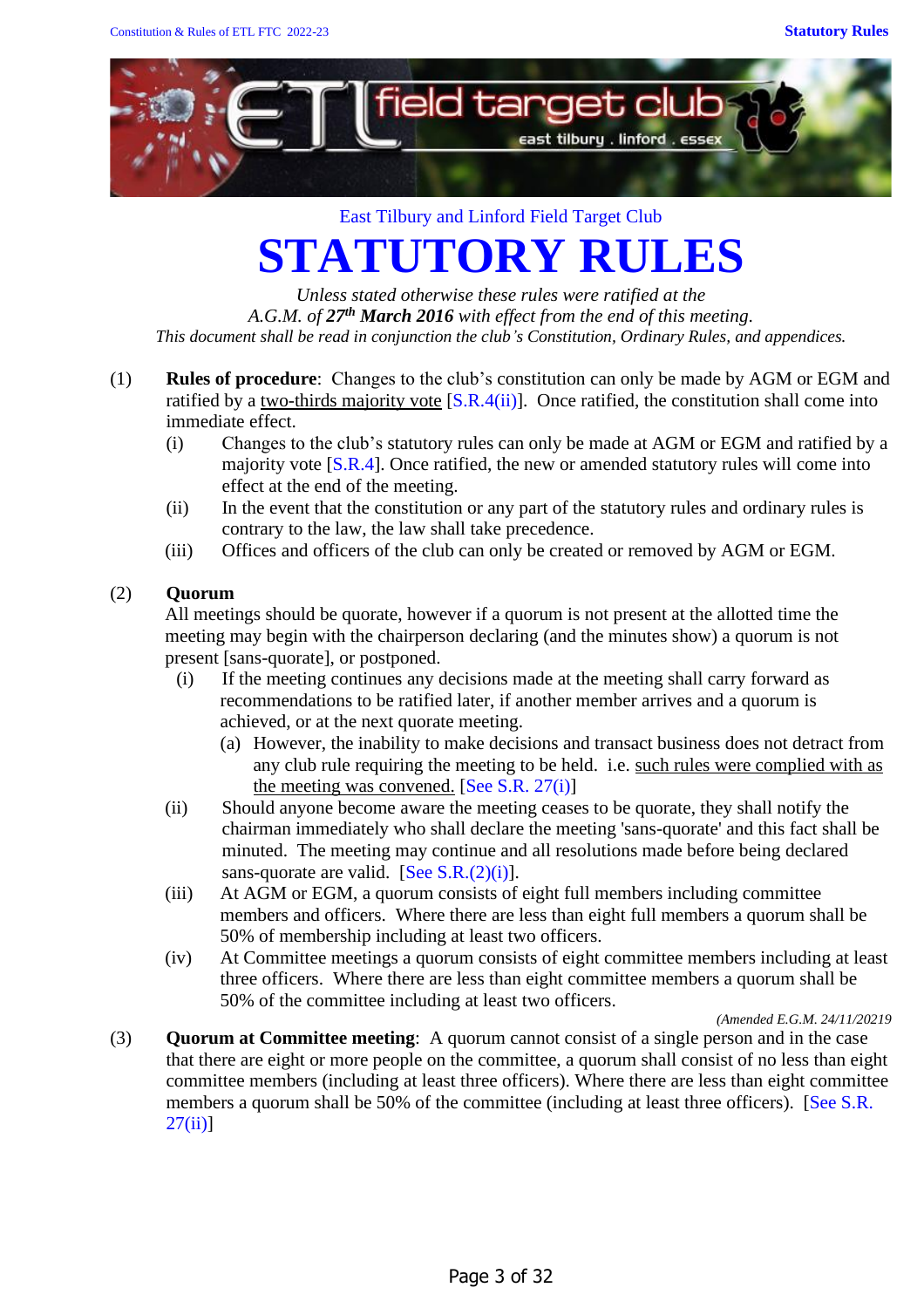### (4) **Counting of Votes**:

A simple majority vote shall be used at all times except for changes to The Constitution. [See S.R.4(ii)] i.e., When the number of votes for the proposal is greater than the number of votes against the proposal, the proposal is passed thus becoming a resolution. When the number of votes against the proposal is greater than the number of votes for the proposal, the proposal is defeated. The chairman does not have a vote and abstentions are discarded. However:

- (i) In the event that the number of votes for a proposal is equal to the number of votes against the proposal, [tie vote] the chairperson shall then be entitled to vote, having the casting [deciding] vote. But:
- (ii) For changes to The Constitution a two thirds majority vote is required for any proposal to pass. i.e. the proposal shall be passed when the number of votes for the proposal is greater than or equal to twice as many as the number of votes against the proposal; otherwise, the proposal is defeated. Abstentions are discarded and the chairman may vote but has no casting vote.
- (iii) The manner in which a vote is held, e.g., show of hands, secret ballot or any other way, is at the discretion of the chairman of the meeting.

*(Amended E.G.M. 24/11/20219*

- (5) **Voting at Meetings**: No vote shall take place or be deemed upheld if there is not a quorum.
- NOTE: *An inquorate meeting may be held and proposals agreed and seconded for a future meeting to decide. If some urgent matter can't be delayed and must be acted upon, the members proceed at their own risk with the hope that a later meeting with quorum will ratify the action.*
- (6) In the event that it is deemed necessary to take a vote:
	- (i) A proposer must make a proposal to vote upon, and:
	- (ii) The proposal must be seconded by someone other than the proposer.
	- (iii) Once proposed and seconded the proposal (motion) shall be debated and voted upon.
	- (iv) A 'Proposal for Closure' may be made by anyone at the meeting, at any time during the debate of a proposal, to end the debate and take an immediate vote.
	- (v) In the case of a committee meeting, all committee members elected at AGM or EGM, with the exception of the chairperson, shall be entitled to vote provided:
		- (a) That they are in attendance of the meeting. That is to say, proxy votes are not allowed. (This is to ensure that there is no misinterpretation of the intentions of the voter).

NOTE: *See Appendix 4 for 'Procedure at meetings'.*

(7) **Voting at AGM or EGM:** Adult, Lead Adults of Family Membership [see membership application form] and Honorary Members are deemed 'full members', and are entitled to vote in accord with **S.R.4** provided they are in attendance of the meeting. That is to say, no proxy votes. Associate members cannot vote. *(Amended E.G.M. 24/11/20219*

- (8) Each entitled voter shall have one vote. In the event that a single person has assumed more than one role (e.g. more than one officer role) that person has only one vote. They do not have a vote for each role. Each entitled voter shall vote either; for a proposal, against a proposal or shall abstain from voting. In the event that an entitled voter does not cast their vote, their vote shall be counted as an abstention.
- (9) **Election of Officers and committee**: All officers and committee members required to run the club in a safe and efficient manner shall be elected annually at AGM, or midterm at EGM, to serve until the next AGM. *(Amended E.G.M. 24/11/20219)*
	- (i) If, after all officer roles are decided there are still more people willing to stand than there are remaining vacancies on the committee, the membership shall vote on each individual vacancy, whereby the candidate with the greatest number of votes fills the vacancy and repeated until all vacancies are filled.
	- (ii) If there is an adequate number of vacancies on the committee for the number of people willing to stand, the remaining committee may be voted in 'en bloc'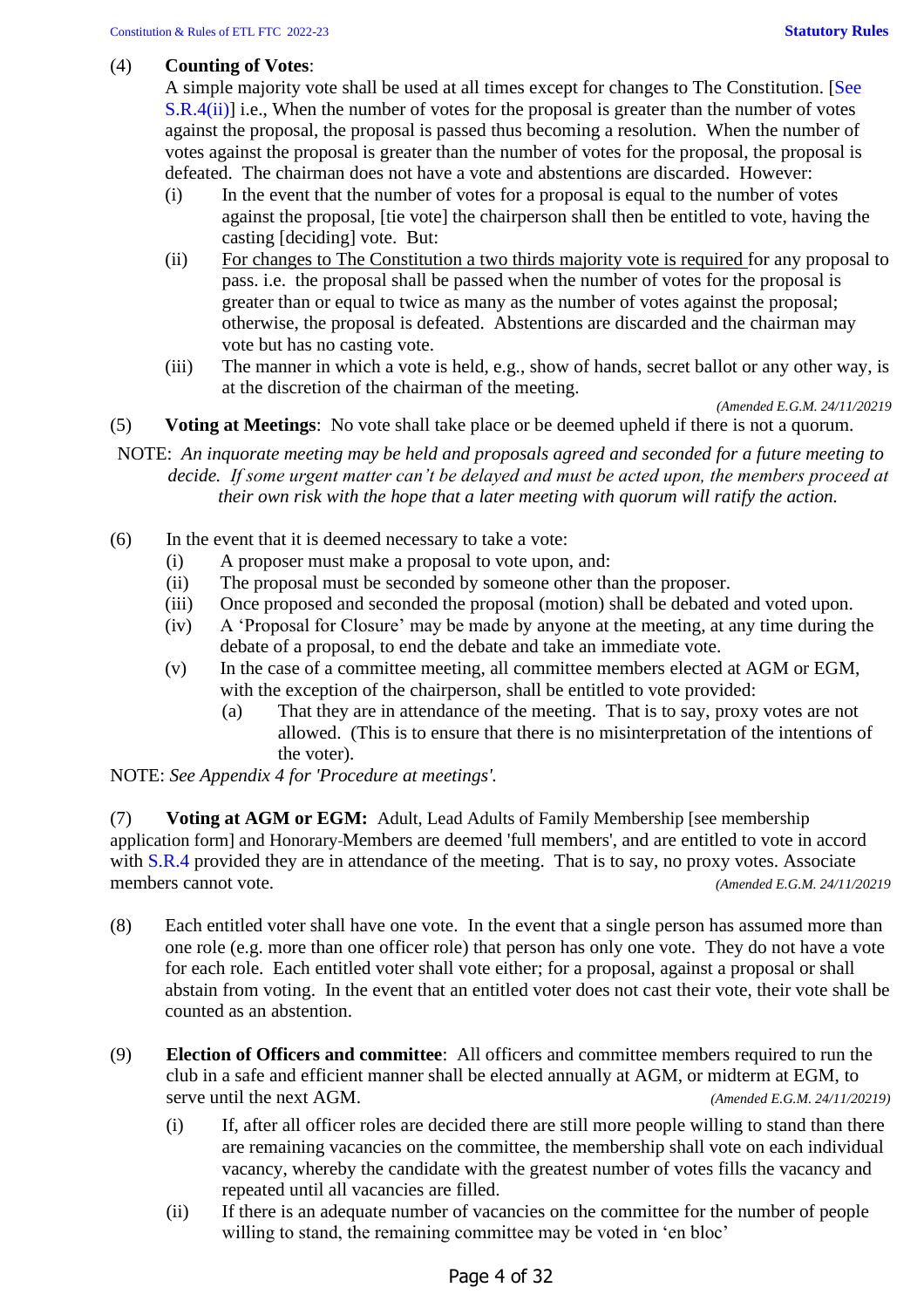(10) **The committee**:The committee should consist of no less than twelve members and no more than twenty members, including the elected officers. In the event that more than twenty people are willing to stand or that more than one person is willing to stand for any particular officer role, the presiding committee shall be determined by the procedure described by S.R. 9. In the event that twelve people are not willing to stand as committee members, the committee shall consist of all those willing to stand. In the event that none are willing to stand as committee members, the club shall be wound up as stated in S.R. 60.

### (11) **Each ordinary committee member** and officers shall:

- (i) Be a full member of the club of at least 12 months standing. And,
- (ii) Shall be of, at least, the legal age to possess an air rifle. *(i.e., aged 18 or over).*
- (iii) Attend the club at least once per month.
	- *N.B. Also see O.R. 5 and Appendix 3*

*(Amended by EGM on 17/12/2017)*

### (12) **The committee** shall consist of the following classes of committee member:

- (i) Officers, who must fulfil the specific role for which they were elected in addition to their responsibilities as an ordinary committee member.
- (ii) Ordinary elected committee members. *(i.e., not an officer)*
- (iii) Co-opted, non-voting committee members to fulfil specific tasks.
- (13) Persons may be co-opted onto the committee, in a non-voting roll, by the elected committee members, to take on a specific roll. e.g.: keyholder, Child Protection Officer, webmaster [to maintain social media] etc. *(Amended by AGM on 16/08/2020)*

In cases such as these, the appointed person $(s)$ :

- (i) Does not have to be a member of the club.
- (ii) Shall be appointed by the committee.
- (iii) Shall be appointed with indefinite duration, until either:
	- (a) The appointment is repealed by the committee.
		- (b) The club is wound up.
	- (c) The appointed person resigns from the role.

*(That is to say, the appointment does not need to be voted upon in an AGM or EGM or on an annual basis.)*

- (d) Shall be entitled to attend and speak at committee meetings and AGM and EGM meetings, however they shall not be entitled to vote unless they would otherwise be entitled, had they not been appointed.
- (e) The co-opted appointment may be repealed at any time by the committee.
- (14) **Offices & Officers**: The following offices, shall have the following officers, whose duties shall be:
	- (i) **The Chairman** shall be duty bound to:
		- (a) Oversee the fair discipline of the club.
		- (b) Oversee public relations.
		- (c) Chair all meetings, in a fair manner and have a casting vote to resolve a tie vote situation [see S.R. 29] or disciplinary hearing [see S.R. 54].
		- (d) Assume overall liaison between officers, committee members and other members of the club.
		- (e) Maintain an inventory of the club's assets.
		- (d) Prepare a report for the AGM.
	- (ii) **The Secretary** shall be duty bound to:
		- (a) Deal with all correspondence.
		- (b) Convene all meetings.
		- (c) Take true minutes of all meetings and preparing them for inspection within one month of the meeting.
		- (d) Record and promulgate all resolutions of the committee.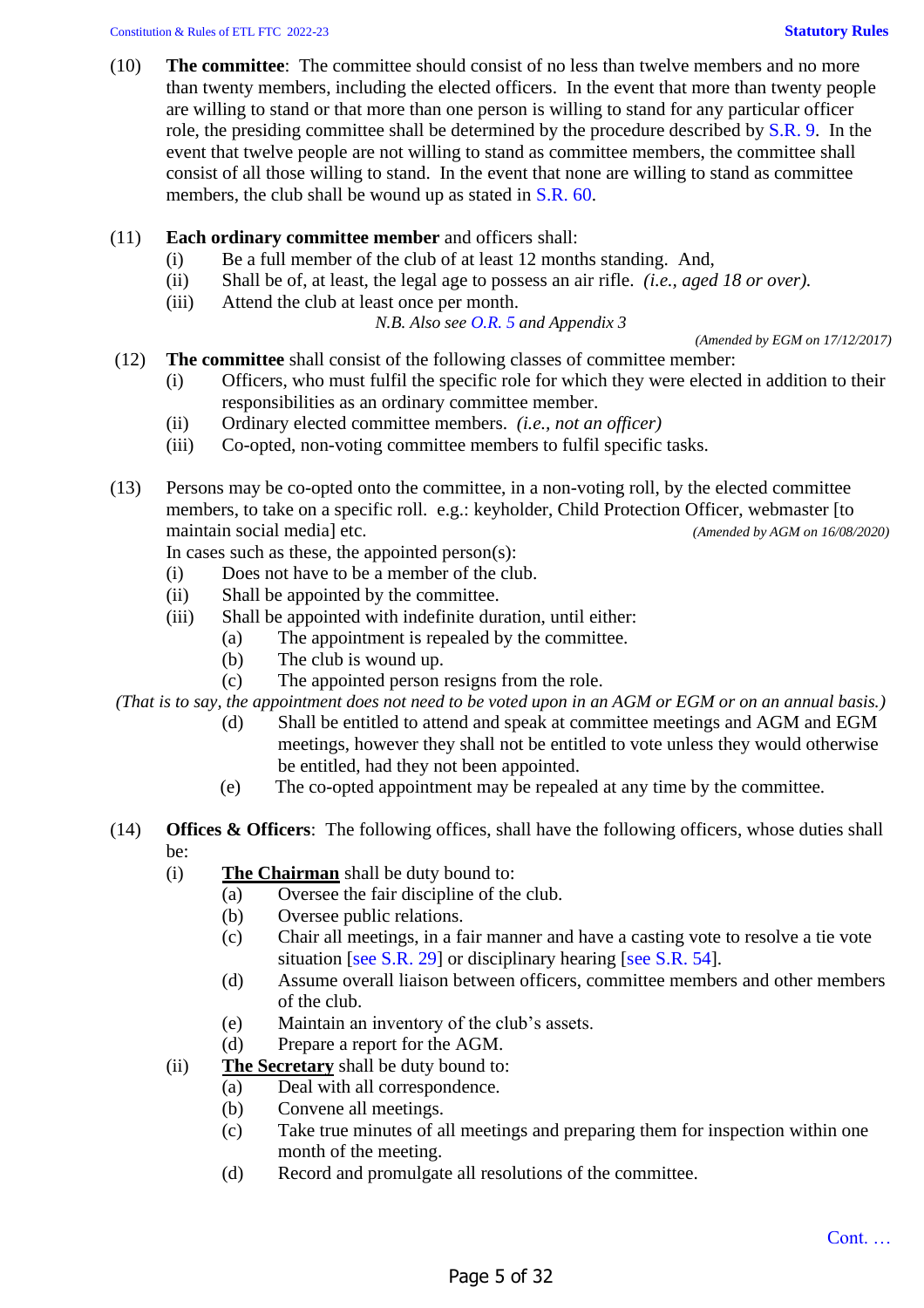- (e) Maintain adequate insurance cover for the club's assets and civil liability (including: public liability, professional indemnity, employers' liability, directors' & officers' liability & abuse liability).
- (f) Prepare a report for the AGM to include any penalty imposed on any person as a result of disciplinary action by the club or by any other national governing body since the last AGM [S.R. 56].
- (iii) **The Treasurer** shall be duty bound to:
	- (a) Administer the finances of the club
	- (b) Maintain a proper set of accounts and have them audited for presentation at the joint ETL.FTC and ETL Gun Club AGM.
	- (c) Prepare a report for the AGM.
- (iv) **The Membership Secretary** shall be duty bound to:
	- (a) Maintain records of membership fees paid and therefore membership.
	- (b) Compile a list of members and their contact details.
	- (c) Issue valid shooting permits to all members.
	- (d) Prepare a report of the membership for the AGM.
	- (e) Act as GDPR Controller. [see Appendix 3]
- *(Emended for GDPR compliance 01/05 2018)*
- (v) **The Competition Secretary** shall be duty bound to:
	- (a) Arrange any competition at the club.
	- (b) Promulgate to members details of any competition at the club or elsewhere.
	- (c) Oversee the preparation of any competition at the club.
	- (d) Prepare a report of competitions entered by the club for the AGM.
- (vi) Over and above these duties officers may take on other responsibilities and delegate their duties to other officers.
- (15) **Committee Members**: Ordinary committee members shall be elected on to the committee by an AGM or EGM but shall not have a specific role other than that of all committee members.
- (16) All ordinary committee members shall have the following responsibilities.
	- (i) Range marshal;
		- (a) The responsibilities of Range Marshal extend to any co-opted committee members who is also a full member of the club.
	- (ii) Attend committee meetings.
	- (iii) Give consideration to club issues and vote as necessary on resolutions and rules.
- (17) The committee shall preside;
	- (i) In the period between two consecutive AGMs or,
	- (ii) In the case that in an EGM where a vote was taken to elect a committee, between the EGM and the following AGM.
- (18) Upon an election of a committee, the newly elected committee shall assume executive responsibility immediately after the close of the AGM or EGM in which they were elected. That is to say, the existing committee shall continue to hold executive responsibility until the close of the meeting. This allows the existing chairperson to continue to chair the meeting, and the existing secretary shall still be responsible for the minutes of the meeting.
- (19) Committee members may resign from their position at any time by tendering their resignation to either the chairman and/or the secretary.
	- (i) A committee member who does not re-join as a club member shall be deemed as resigned from the committee.
	- (ii) Any outgoing officer or committee members shall hand over all relevant documents and return any club assets to the incumbent officers and committee.
	- (iii) Further, the former member shall return or confirm destroyed any data subject to the GDPR [General Data Protection Regulation].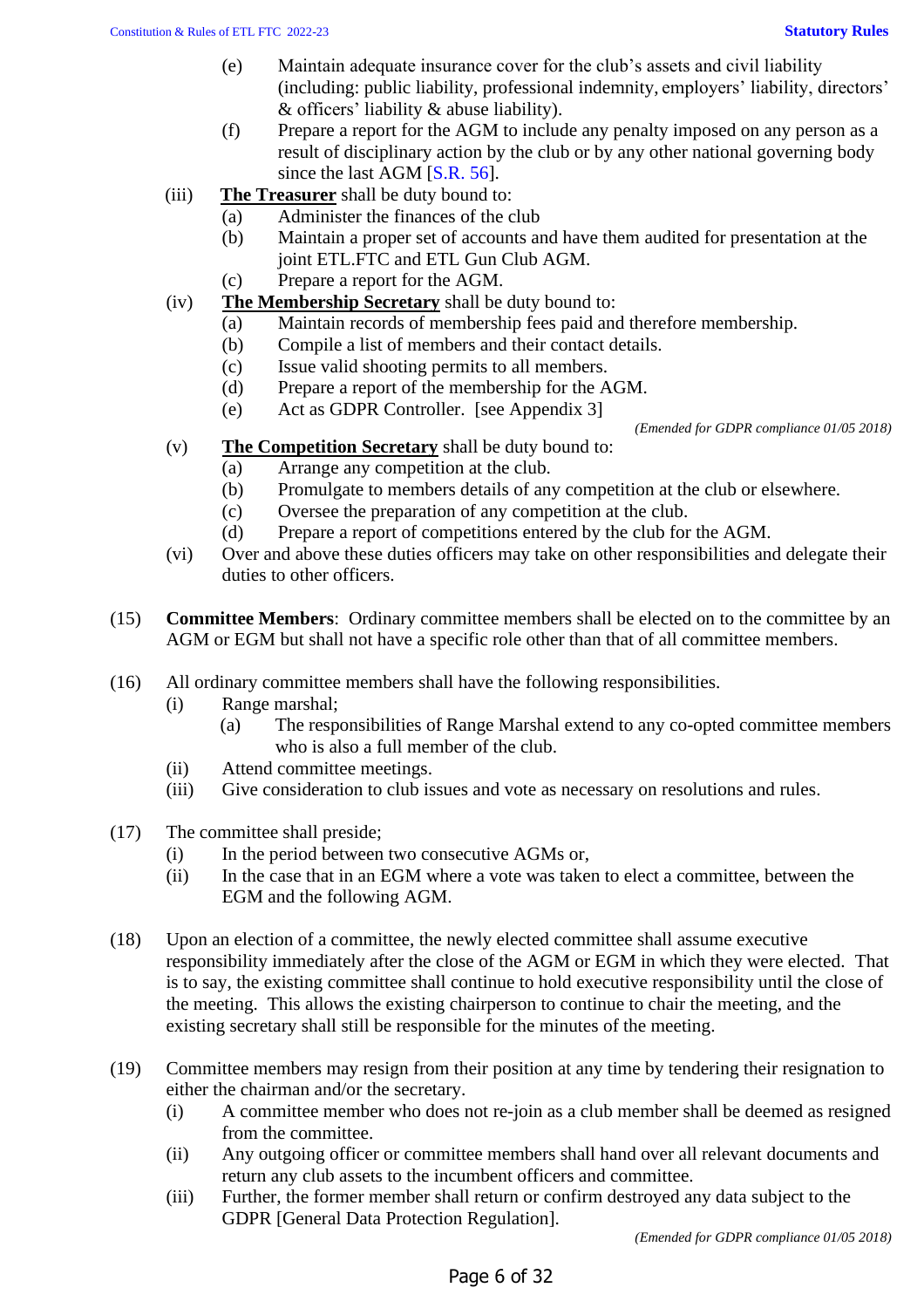- (20) Upon resignation from the committee, the resigning member shall no longer be considered a committee member and shall no longer be entitled to vote as a committee member. They shall however, retain the right to vote at an AGM or EGM whilst remaining a full member of the club.
- (21) The Committee shall designate a full adult member to act as Designated Safeguarding Officer whose duties shall include: Drawing up and enforcing The Club's safeguarding policy; *[see Appendix 6]* being alert to and recognising welfare issues; being sure to challenge poor practice; sharing appropriate information with relevant people. Training shall be offered where necessary. This is not a Committee position with no involvement in manage the club as in 'B' of The Constitution, carrying no voting rights other than those of a full adult member.] *(Amended A.G.M. 16/08/2020)*

(22) **Membership** to the club is by invitation [The Constitution C] followed by a twelve-week probationary period described in  $O.R.9(b)$ . The membership year shall run from 1<sup>st</sup> March to the last day of February. Applications can be accepted from any one to whom 'Section 21 of the Fire Arms Act' does not apply and has not had any previous membership terminated or been subject to S.R.37(i). The following classes of membership shall exist: *(Amended by A.G.M. 17/04/2022)*

- (i) **Adult Membership**: One adult, between 18-21 years old, with or without up to 2 associates aged between 14 and 18 years old\*. OR one adult over 21 years old, with or without up to 2 associates under 18 years old. Adult members are deemed 'full members.
- (ii) **Family Membership**: Two adults, between 18-21 years old, living at same address with or without up to 2 associates aged between 14 and 18 years old\*. OR, two adults, both over 21 years old and living at same address, with or without up to 4 associates under 18 years old. The first named on the application form shall be known as the 'Lead Adult' who is deemed a 'Full Member'. Or,

(a) Any arrangement of two or more people at the committee's discretion. (iii) **Associate Membership**: Juniors [those under 18 years old] named on the membership

- application form, and/or a second adult named on the application form.
	- (a) Associates are NOT deemed 'Full Members' and have no voting rights. [The Constitution B(ii)]
	- (b) Their attendances shall comply with the current UK laws.
- (iv) All applicants to the above classes of membership shall;
	- (a) Have been named on the completed application form and the current membership fee paid. And,
	- (b) Have completed the safety induction and made the minimum attendances as in O.R.  $9(a)$ .
	- (c) shall have completed the twelve-week probationary period described in O.R.9(b).

(v) Honorary members are deemed 'Full Members' but,

- (a) Honorary membership may only be granted by AGM or EGM to any full member who has shown outstanding service to the club. And
- (b) Have not had previous honorary membership repealed.
- (c) Notwithstanding 'part C of The Constitution', honorary membership excludes the requirement to pay the annual membership fee and is granted on an indefinite time basis.
- (d) Honorary membership may be repealed, by the committee, at any time. *(Amended E.G.M. 09/12/2018)*

*\*NOTE: These may only have juniors over 14 years of age as associated members. A junior cannot be a 'Full Member' because of the law that juniors cannot travel alone with air guns and that those below 14 years of age must be supervised, at all times by an adult over 21. At ETL that is the role of 'Lead Adult' over 21. Therefore, as adults between 18-21 cannot supervise under 14's, they cannot have a junior associated to their membership.*

(23) Potential new members, 'applicants', including all potential associate members, shall be given an induction and probationary period as in O.R. 9.

*<sup>(</sup>Amended E.G.M. 24/11/20219)*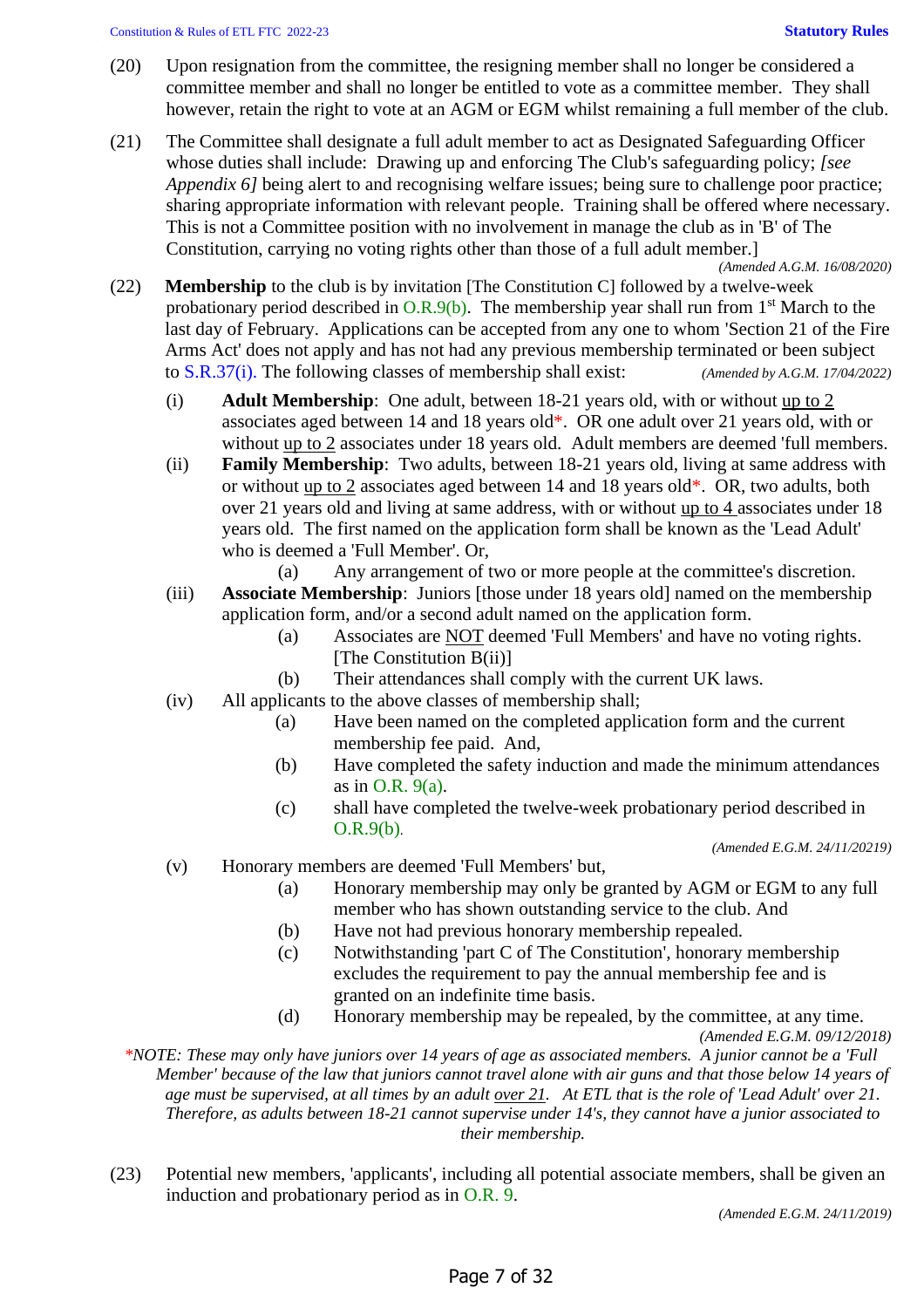- (24) All members and guests must:
	- (i) Observe and comply with: statutory rules passed by AGM or EGM, ordinary rules passed by committee, and not be prohibited under 'Section 21 of The Firearms Act 1968' from possessing a firearm, antique firearm or ammunition.
	- (ii) Immediately inform the secretary of any failure to continue to meet the written declaration that they are not a prohibited person by virtue of 'Section 21 of the 1968 Firearms Act'.
	- (iii) Assume responsibility for their own safety and that of all persons present on the club grounds. [See O.R. 30]

*(Amended by E.G.M. 24/11/2019)*

*NOTE: A prohibited person is one who has been sentenced to imprisonment, or youth custody or detention in any young offenders' institution, for three months or more (including suspended sentences); nor subject to any other legal order or restriction for the ownership or use of firearms of any type.*

- (25) Membership fees (which include range fees and/or visitor's fees) shall be reviewed and decided by the committee at any time as deemed necessary by the committee. However, any changes to membership fees shall not commence until the start of the next membership year.
- (26) **Meetings**: An Annual General Meeting (AGM) should be held within eight weeks of the end of February each year. Extraordinary General Meetings (EGM) may be held between AGMs. AGM or EGM meetings shall be used to discuss and resolve any matters whereby it is deemed that the whole membership needs to be consulted or where changes are required to The Constitution or Statutory Rules. *(Amended A.G.M. 17/04/2022)*
	- (i) Those persons entitled to attend an AGM or EGM are:
		- (a) All members but 'Associate Members' cannot vote.
		- (b) Persons who are appointed specific roles by the committee. *(voting rights pertinent to their membership class. If non-member they have no voting rights)*
		- (c) In addition, the chairperson may invite others to attend the meeting, or part of the meeting, if it is considered that their attendance is necessary or would be of value to the meeting but they cannot vote.
	- (ii) Committee meetings shall be used to discuss and resolve:
		- (a) Issues relating to the day-to-day running of the club and to manage the club within the framework of the Constitution and Rules.
		- (b) All matters of safety at the club.
		- (c) Make, amend, delete rules to achieve these goals.
		- (d) Conduct a disciplinary hearing when required.
	- (iii) The persons entitled to attend committee meetings are:
		- (a) Committee members and officers.
		- (b) Persons who are co-opted for specific roles by the committee as in  $S.R.26(i)(b)$ .
		- (c) In addition, the chairperson may invite others to attend the meeting, as in  $S.R.$  $26(i)(c)$ .
		- (d) Ordinary members may attend but can only speak if invited and have no voting rights.
	- (iv) 'Ordinary Rules' and revisions passed by committee shall be recorded in the club's document 'Ordinary Rules' with the date of the ratification and promulgated to membership via club house noticeboard and/or website at least two weeks prior to coming into force. *(Amended E.G.M. 24/11/2019)*
- (27) The committee shall meet as required, but at least once per year, and those entitled to call a meeting shall be as follows:
	- (i) Any two of the chairman, secretary or treasurer can call a committee meeting or EGM.
	- (ii) Any three officers or committee members can call a committee meeting or EGM.
	- (iii) Any eight full members may petition the chairman, secretary, or treasurer to call an EGM. In this case, the EGM must be called within one calendar months of receiving the petition.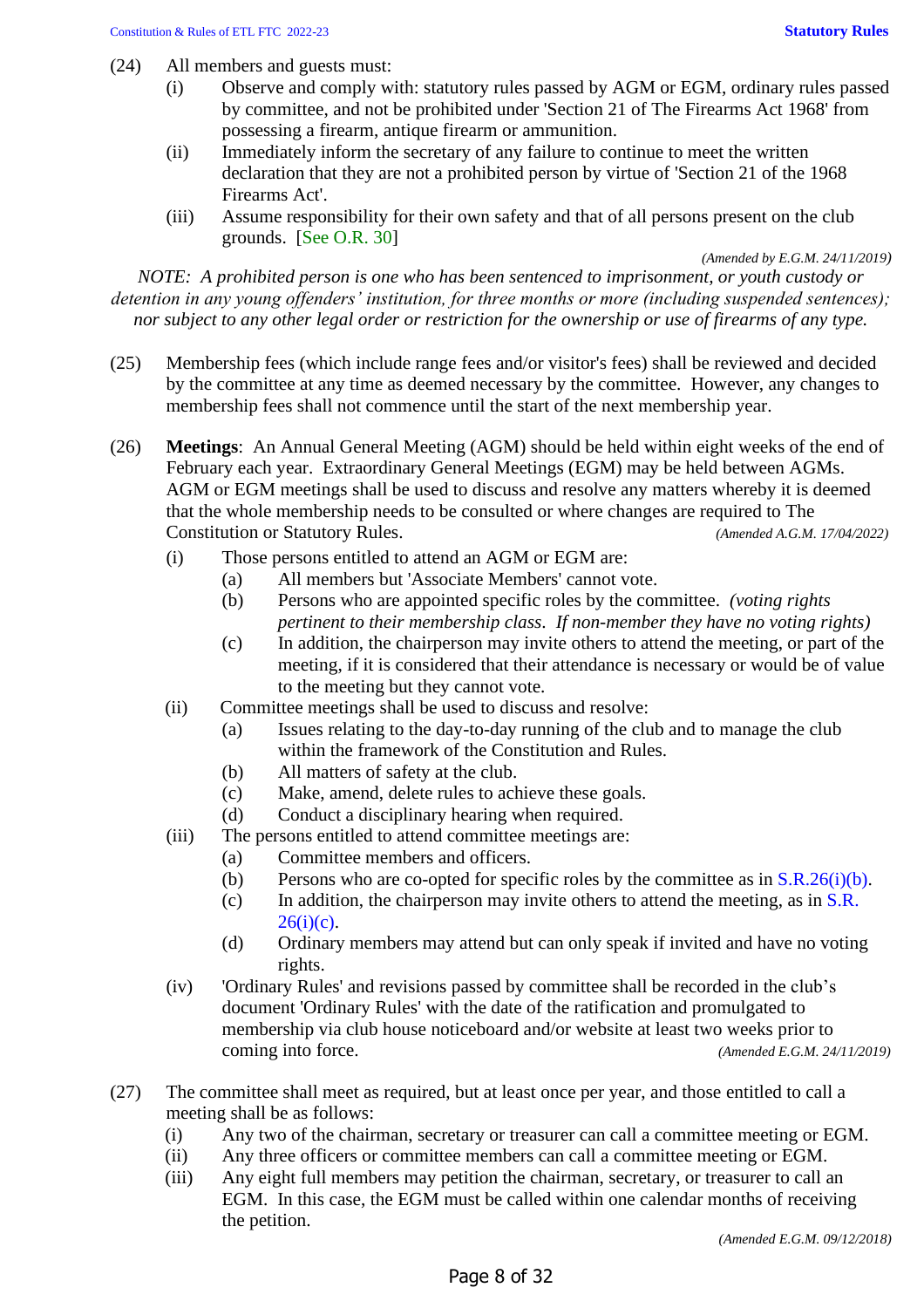- (28) It is the responsibility of the persons calling the meeting to give (or, at the least, make a reasonable attempt to give) adequate notice of the meeting to all persons that are entitled to attend. As guidance, notice of a meeting shall be deemed given under the following conditions:
	- (i) In the case of a committee meeting: two weeks written notice to all committee members and a notice on the club's notice board and/or website or, two-week notice given verbally, or by telephone.
	- (ii) In the case of an AGM: one calendar month written notice to all members and a notice on the club's notice board and/or website.
	- (iii) In the case of an EGM: Two weeks written notice to all members and a notice on the club's notice board and/or website.
	- (iv) In all cases 'in writing' or 'written notice' means by text, post or email.

*(Amended E.G.M. 09/12/2018)*

- (29) The chairperson shall be responsible for conducting the meeting and ensuring that everyone has the opportunity to speak on each issue. The chairperson has the right to eject any person from the meeting, who acts inappropriately or in an aggressive or intimidating manner.
- (30) In the event that the elected chairman is not in attendance of the meeting, a stand in chairperson (a committee member, or other member) may be allowed to chair the meeting. In this case:
	- (i) If the stand in chairperson is already an entitled voter, they shall be allowed to cast their vote as they would normally, had they not been a stand in chairperson.
	- (ii) If the stand in chairperson is not already an entitled voter, they shall not be allowed to vote, nor do they inherit the right to have a casting vote.
	- (iii) In the event of an even split majority vote, no one shall have a casting vote and the proposal shall be deemed defeated on this occasion.
- (31) All decisions where a vote has taken place must be recorded in the minutes. The minutes should reflect the proposal as clearly as possible and the total counts for, against and abstentions must be recorded. In the event that the total counts either for or against a proposal are equal to the number of entitled voters, the vote count may be recorded as unanimous.
- (32) **Disputes**: In the event of a dispute in the interpretation of the constitution, or any part of the constitution, the matter shall be resolved by the following procedure:
	- (i) If the dispute is of a minor nature and it is acceptable by all parties concerned with the dispute, the matter may be resolved by seeking the advice of the presiding committee whereby the issue shall be addressed and ruled upon (if necessary) at a committee meeting.
	- (ii) If the dispute is considered by any party to be of a serious enough nature that it requires resolution by the membership, the dispute shall be addressed and ruled upon (if necessary) at either an AGM or EGM.
	- (iii) In any case of a dispute, the committee should discuss future amendments to the constitution that would ensure the disputed section(s) are clarified. Proposed amendments shall be handled as described in S.R. 26(i).
- (33) **Financial and Legal Matters**: A bank account shall be maintained by The Treasurer which shall be overseen by at least two other Officers who are not from the same family, household or have a relationship that may cause a conflict of interest, or any suggestion of, or opportunity for, impropriety. *(Amended by A.G.M. 17/04/2022)*
- (34) The committee shall be responsible for deciding upon rules to govern the spending of club funds. No person or persons shall be allowed to spend club funds in contravention to the committee's rules without first discussing it with the committee, and obtaining the committee's consent.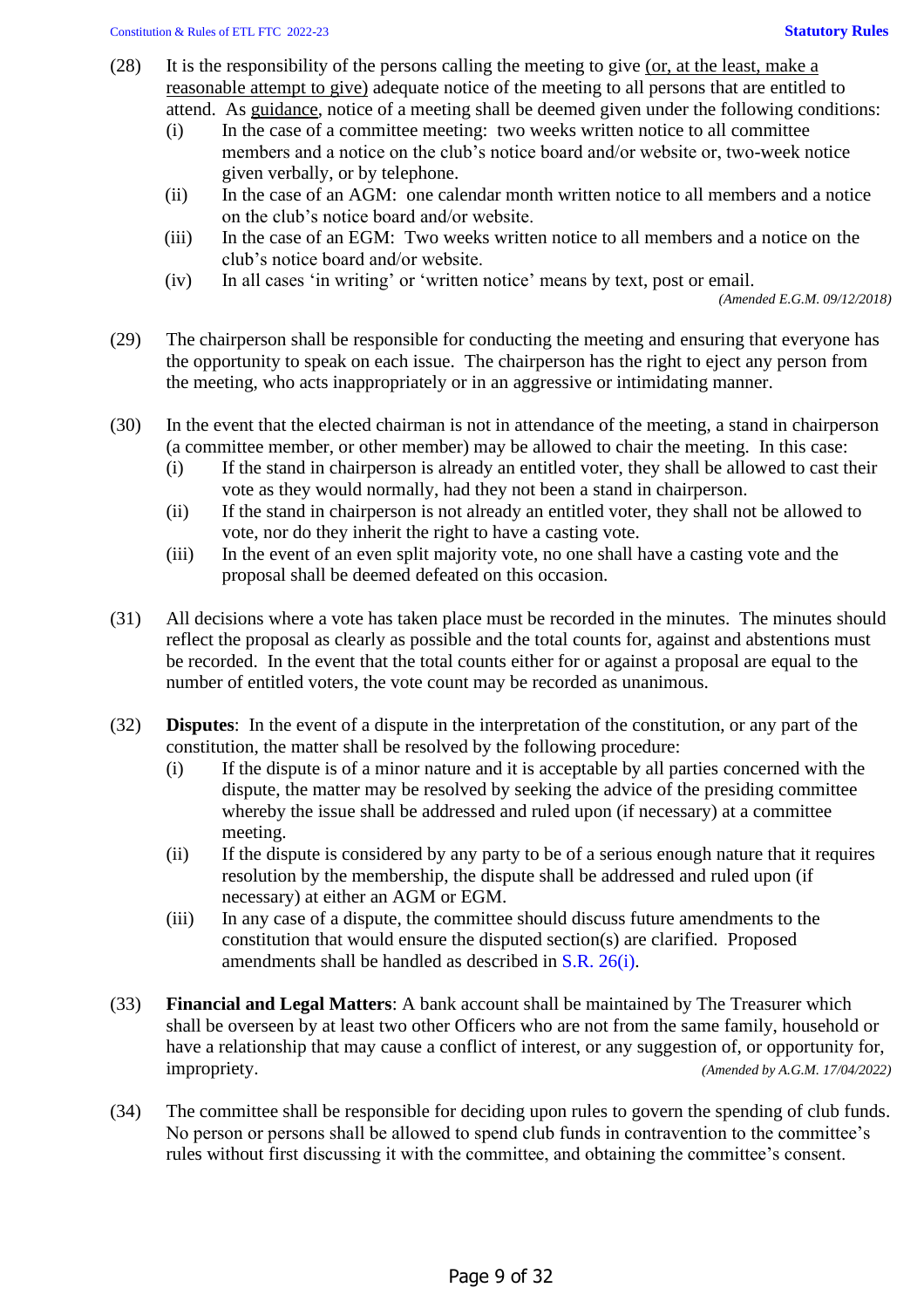(35) That ETL shall be under no liability whatsoever to any member, non-member or third party for any loss, whether consequential or otherwise, unless specifically provided for under separate agreement. No one shall attempt to enter into any contracts, debts, legal or financial agreements or loan out any club funds without the consent of the committee at a committee meeting. Any agreements by the committee shall be done by a vote.

NOTE: *The club is not legally an incorporated body therefore the club cannot enter in to contracts in its own right, only through the individual Officers, committee members or members of the club. This is why the Secretary shall maintain adequate insurance cover for civil liability (including: public liability, professional indemnity, employers' liability, directors' & officers' liability and abuse liability)*

- (36) No one shall loan out club equipment or assets without consent of the committee. With the exception that if the loan is considered insignificant then it may be granted by informal agreement between no less than four committee members, which shall include at least one of the officers.
- (37) **Disciplinary Matters:** It is the responsibility of all members to inform an attendant committee member of all incidents of misconduct by any person on the club ground, whether or not they are a member of the club, that is:
	- (i) unsafe,
	- (ii) potentially illegal,
	- (iii) a breach of club rules,
	- (iv) dishonest, discreditable or ill-mannered conduct;
	- (v) an action by any member that brings ETLFTC or any sport involving the use of air weapons into disrepute.

*(Amended E.G.M. 24/11/20219)*

- (38) Upon hearing of any misconduct, the attendant committee member(s) may issue a verbal warning that, in the case of members, shall include a reminder of Part C of The Constitution and noted on the membership database. Every effort should be made to get independent witnesses to the incident, especially of any evictions under  $S.R. 39(i)$ , and the incident shall be reported to a club Officer as soon as possible.
	- (i) If deemed necessary, the attendant committee member shall consult with at least a further two committee members on the necessity to call a Disciplinary EGM, as soon as practicable, to adjudicate on the accused member's misconduct. [See S.R.41]
	- (ii) Prior to calling such an EGM, the accused shall be notified of all accusations against them and, along with all club members, shall be invited to the Disciplinary EGM for adjudication on the misconduct.

#### *(Amended E.G.M. 24/11/20219)*

- NOTE: *The rationale being that a committee member should attempt to obtain an endorsement from at least one other committee member (if reasonably possible) before evicting anyone from the site. This is to ensure that a balanced view of an incident should be sought in preference to a single opinion, thereby ensuring that evictions from the site are not influenced by any personal prejudices or history between a committee member and an evictee.*
- (39) If necessary, in the interests of safety, the offender(s) should be approached by the attendant committee member and a full adult member, preferably a second committee member and:
	- (i) The committee member(s) may ask the offender(s) and accomplice(s) or anyone else present, to put away any kit and belongings, as the committee member sees fit. The committee member(s) may also ask the offender(s) and any accomplices to leave the club premises. Should the offender(s) refuse to leave the club premises when asked to do so, the attendant committee member(s) shall call the police.
	- (ii) Any member asked to leave are deemed 'summarily suspended' from membership of the club and shall remain so until a Disciplinary EGM adjudicates the matter.
	- (iii) In the case of a non-member, e.g., guests asked to leave, for any reason, shall be barred from the club and from using club facilities. i.e., permanently prohibited from using the club grounds or its facilities under any circumstance.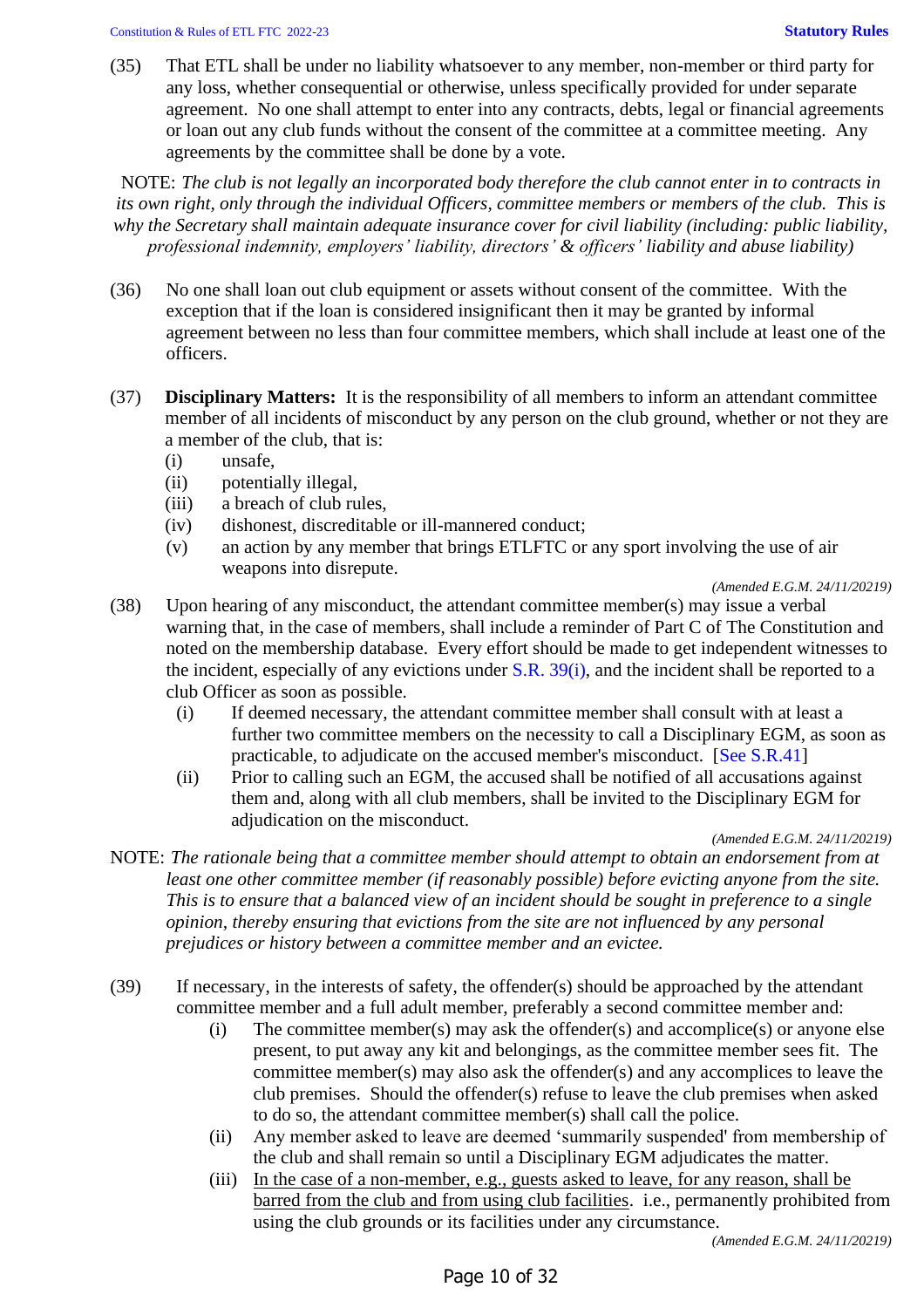- (40) If the incident is such that the Police Firearms department should be notified, it is the duty of these officers of The Club: Secretary, Chairman or Treasurer to give such notice within 24 hours of receiving the report.
- (41) When deemed necessary under S.R.38(i), the disciplinary EGM will listen to all evidence of the plaintiff. The accused shall be given the opportunity to respond in defence. Neither the plaintiff *(Usually the attendant committee member, to whom the alleged offence was first reported)* acting on behalf of The Club, nor defendant can take part in any debate they can only state their case/defence and answer questions; neither can vote on the decision.
	- The disciplinary EGM shall then decide whether to:
		- (i) completely exonerate the defendant, lifting any summary suspension and remove any disciplinary note from membership database; or:
		- (ii) uphold the accusation and decide on a punishment that can be any of the following:
			- (a) a verbal warning, lifting any summary suspension but noted on the membership database;
			- (b) a formal warning, written into the meeting's minutes and noted on the membership database, condemning their misconduct and reminding them of the Constitution Part C but lifting any summary suspension;
			- (c) give or continue a suspension from club membership and the right to make use of any of the club's facilities for a definite period not to exceed 12 months. Any refund of membership fees is at the Committee's discretion.
				- (i) If the member suspended is an officer or committee member they are removed from office and/or committee. They are not entitled to return to these positions when the suspension is lifted;
			- (d) termination of club membership and the right to make use of any of the club's facilities. However, S.O.19(d) shall apply whilst mindful of S.R.39(iii).
		- (iii) The EGM's decisions are final.
		- (iv) When a formal warning is given and the defendant is accused of the same offence within 12 months of the disciplinary EGM, their membership may be summarily terminated by the Committee as in  $S.R.41(ii)(d)$  or barred from the club.

*(Amended E.G.M. 24/11/20219)*

- (42) When membership is terminated:
	- (i) it shall be noted on the membership database that the person is deemed 'persona nongrata' and, with the exception O.R.19(d), are not welcome at the club.
	- (ii) the former member shall return his/her ID and any other property of the club shall be returned. Further, the former member shall return or confirm destroyed any data subject to the GDPR *[General Data Protection Regulation]* in their possession.

*NOTE: Associate Membership can be suspended or expelled (membership terminated) summarily. Should their 'Lead Adult' become suspended or expelled their associates are suspended or expelled too.*

(43 ~ 56 inclusive) BLANK *(Amended E.G.M. 24/11/20219)*

- (57) **Moving Premises**: In the event that the committee and/or membership wish to move premises voluntarily, they must:
	- (i) Make their proposal at either an AGM or EGM.
	- (ii) The proposal must be accepted by way of a two-thirds majority vote.
- (58) In the event that the club must be moved non-voluntarily *(e.g. eviction from the club ground)* the following must occur:
	- (i) The committee and/or the membership shall attempt to arrange suitable temporary storage of club assets as necessary until a new ground can be found.
	- (ii) The committee and/or the membership shall attempt to contact all members (possibly by calling an EGM) to inform them when a new ground is found.
	- (iii) In the event that a new ground cannot be found, the club shall be wound up.

*<sup>(</sup>Amended E.G.M. 24/11/20219)*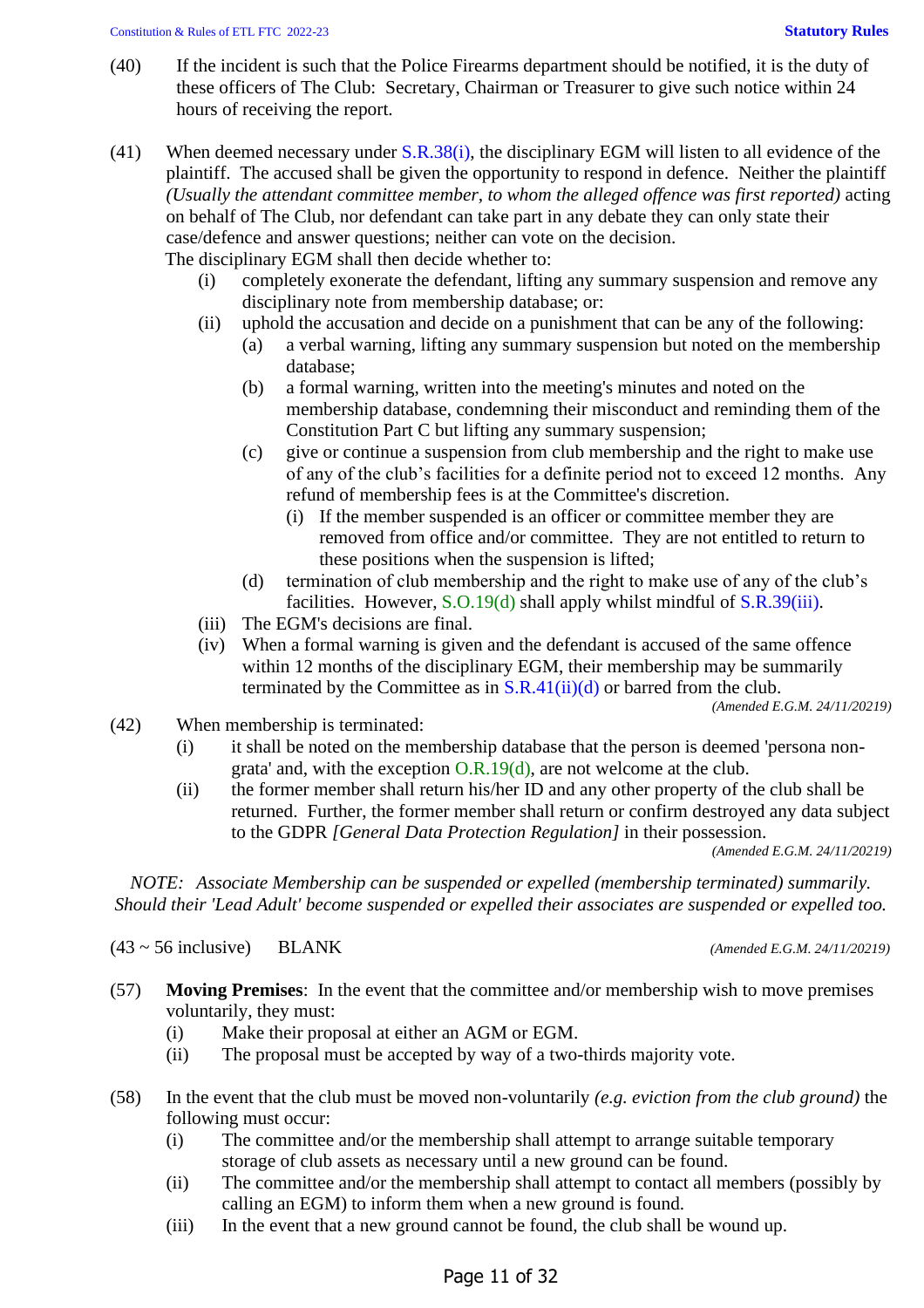- (59) **Winding up the club**: As a precursor to the club being wound up, a period of six months must pass, whereby the club has not been open to the membership for normal business. This time is to allow the committee and the membership to resolve any issues pertaining to the club being wound up.
- (60) At the start of the precursor time, the club shall assume a state of animated stasis, that is to say, the following:
	- (i) Membership: The current list of members shall be 'frozen', that is to say:
		- (a) No new members shall be admitted,
			- (b) Membership renewals shall only be accepted if this occurs within the normal membership renewal grace period
				- (ii) The number of whole months from the start of the precursor period until the end of the current membership year shall be deemed as owed to the member. Therefore, it is the responsibility of members to keep their contact details up to date.
	- (iii) Committee: In the event that an AGM or EGM is not called during this time, the existing committee shall continue to preside.
	- (iv) Club assets: It shall be the responsibility of the committee to arrange suitable secure storage of club assets and club funds.
- (61) In the event that the issues pertaining to the club being wound up are resolved, the club shall resume business as usual and the committee shall make every effort to contact the membership and invite them back to the club. The number of whole months owed to the members by virtue of S.R. 60 shall be reimbursed to the member, either by continuance of their membership (free of charge), monetary refund from the club funds, or a discount from future membership fees; as decided by the committee.
- (62) In the event that the club has to be wound up, and the precursor period has expired, the following shall occur:
	- (i) Club assets: It shall be the responsibility of the committee to attempt to sell or auction all club assets that are deemed to be of value, in order to obtain monetary funds. And,
		- (a) It shall be the responsibility of the committee to dispose of (in a correct and proper way) all club belongings that are deemed to have no value.
	- (ii) Monetary funds: It is the responsibility of the committee to use club funds to ensure that any debts or liabilities are settled.
	- (iii) Any remaining assets and funds shall be made over to a voluntary organisation or organisation having objectives similar to those of the club. An AGM or EGM shall be called to decide upon which organisation shall be the recipient

# **ADDENDUM TO STATUTORY RULES**

*(With immediate effect from date of A.G.M or E.G.M.)*

NOTE 1: 'S*tatutory Rules' are agreed by the membership at AGM/EGM, being of a permanent nature outlining the procedures required to run the club in accord with the constitution. These 'Statutory Rules' shall be read in conjunction the club's 'Constitution', 'Ordinary Rules' and appendices copies of which should be available in the club room and the club's website: www.etlfieldtarget.co.uk/club-rules and they shall be given to new members and available to any member on request.*

NOTE 2: *The book on procedure at meetings, 'Robert's Rules', notes that "the inability to transact business does not detract from the fact that the society's rules requiring the meeting to be held were complied with and the meeting was convened – even though it had to adjourn immediately."*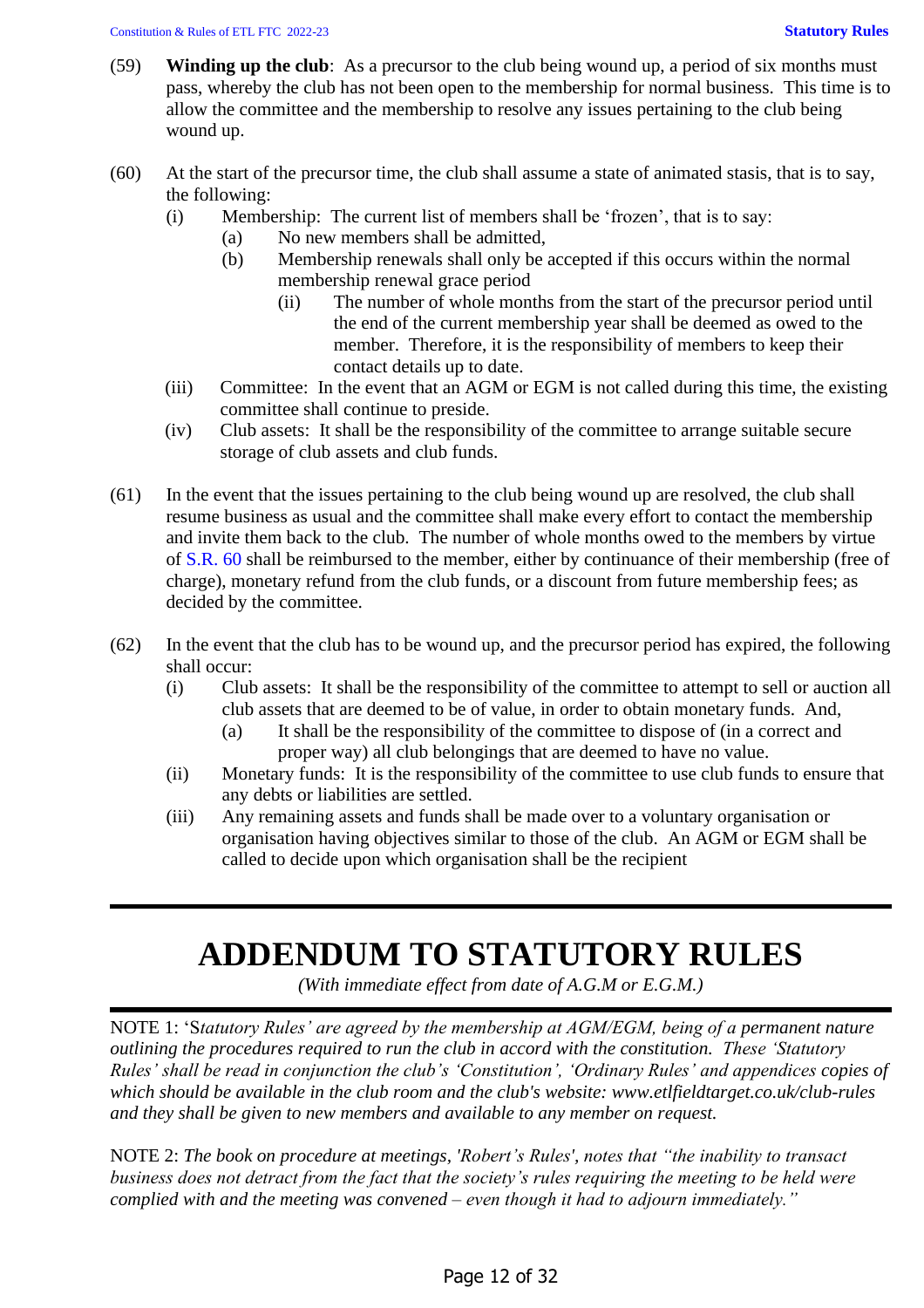

# **East Tilbury and Linford Field Target Club RDINARY RULES**

*Unless stated otherwise these rules were ratified by Committee on 18th October 2015. New or amended rules come into effect 14 days after the stated date. This document shall be read in conjunction the clubs 'Constitution & Statutory Rules'.*

- (1) Rules entered here shall be dated as when resolved and promulgated to membership by way of notice board and 'Range Box, and/or website.
- (2) All members are required:
	- (a) to sign an acceptance of the rules and conditions of the club.

*(This is done on the membership application/renewal form.)*

(b) to consent to the use of personal information given to the club as shown in the 'Privacy Notice' (Appendix 3) of these rules.

*(This is done on the membership application/renewal form.)*

- (c) to support the club by attending regularly and attending on Saturday mornings to upkeep the ground, and on 'Official Work Parties' throughout the year.
	- *(Amended by AGM on 21/04/2019) (Emended for GDPR compliance 01/05/2018)*
- (3) It is a requirement of the club's insurer that:
	- (a) Everyone attending the club site, for any reason, shall record their time of arrival AND departure electronically and/or manually *(a swipe card will be provided for electronic logging 'In' and 'Out' on the 'Attendance Computer').* And,
	- (b) before shooting complete and sign the attendance sheet from the 'Range Box [O.R.4(a)], confirming compliance with 'Section 21 of The Firearms Act'.

Further, all shooters must:

- (c) visibly wear their 'Permit to Shoot / ID card' whilst shooting at the club. Members who are without their own permit, and guests, may be allowed to shoot whilst visibly wearing the appropriate 'Permit to Shoot' from the Range Box; unless, in the case of guests, the range is operating O.R.3(e).
- (d) Pay the appropriate fee prior to shooting as prescribed in O.R.8.
- In the absence of a keyholder being present *(i,e .the range box being unavailable),*
- (e) members can sign in using an individual attendance form and placing it in the box provided. On such occasions, notwithstanding O.R.3(d), guests shall also sign an individual attendance sheet and be trusted to pay the appropriate range fee as soon as practicable. No money is to be put in this box.

*(Amended by committee 05/07/2020)*

- (4) A 'Range Box' shall be kept to take to the zeroing range when the club is open to shooting with a keyholder member present. The box shall contain:
	- (a) The attendance sheets for signing by shooters.
	- (b) A 'Guest Book' documenting guest shooters and their attendances.
	- (c) 'Permits to Shoot' for use by guests.
	- (d) Record of any sales, e.g., pellets etc.
	- (e) A copy of 'The Constitution, Statutory Rules and Ordinary Rules' of the club.

*(Amended by committee 08/01/2017)*

- (5) Where a member accepts nomination to a 'position' in the club, e.g.: officer, committee member or keyholder; it is precondition to consent to their contact details being distributed to club members. *(Emended for GDPR compliance 01/05/2018)*
- *N.B. Once contact details are distributed to club members has no control over how the information is used, nor for how long it is kept. (see Appendix 3)*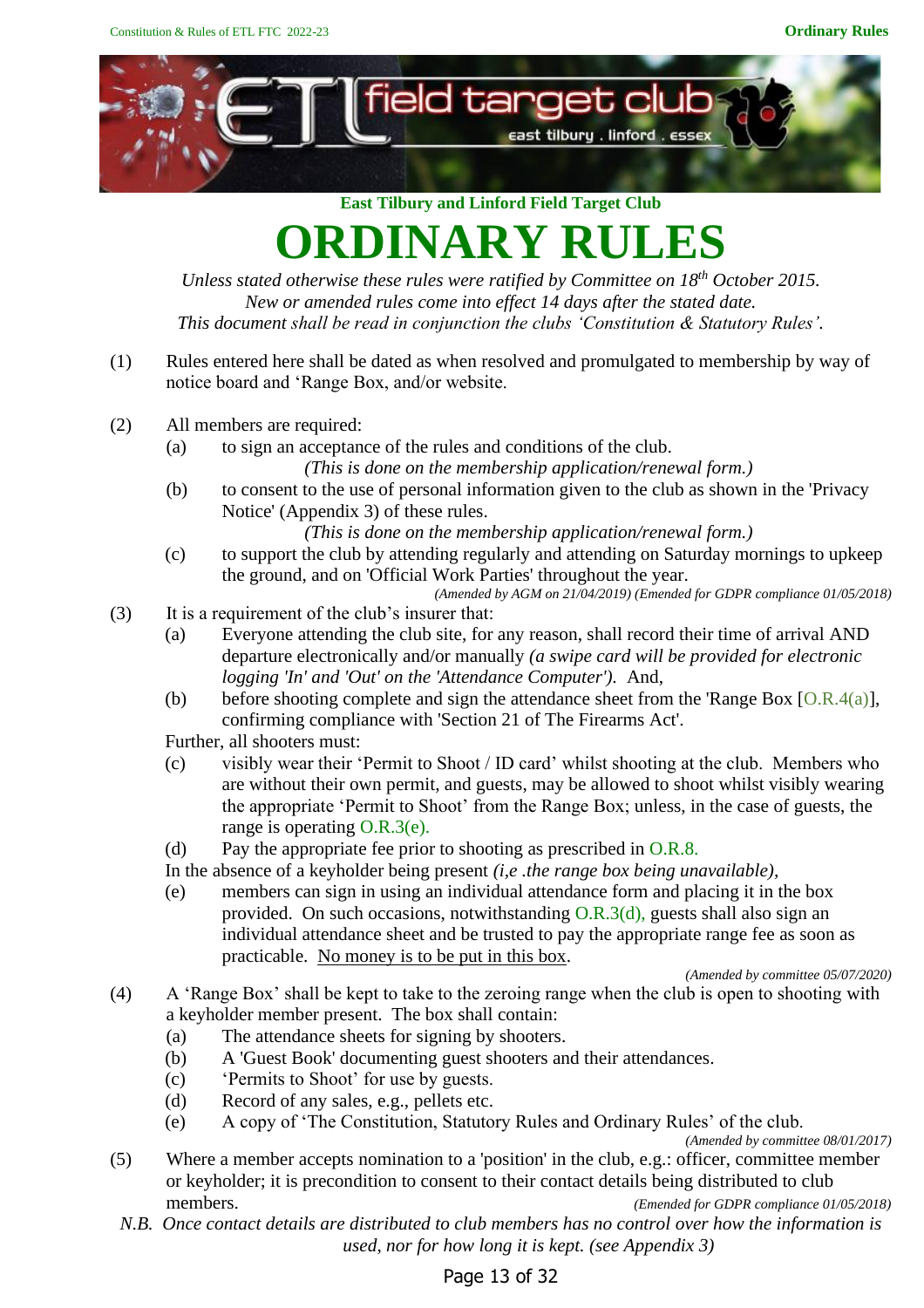- (6) The club shall be affiliated to the British Field Target Association (BFTA) by way of the South East Field Target Association (SEFTA), and in doing so shall support the aims of the British Field Target Association (BFTA).
	- (a) Any decision concerning Field Target competitions either at the club or elsewhere is delegated by the committee to the Competition Secretary and club members who actively represent the club in competition, provided the cost to the club falls within the limits of O.R. 40(b)

*(Amended by committee 08/05/2016)*

(7) The club will pay for BFTA membership via SEFTA for any club member who intends to enter BFTA competitions representing ETL FTC. In the case of family membership, the club will pay for two BFTA competitor cards.

NOTE: As *this is an expense to the club only those who genuinely intend to shoot at BTFA on behalf of ETL events should tick this option on the membership Application/Renewal Form. Further, due to the fact that BFTA cards are issued in March each year, members requesting BFTA card after that date may not get a card for that year but will be a member and get a BFTA number enabling them to enter events.*

- (8) **Membership Fees** & Guest range fees are decided by A.G.M. and are:
	- (a) Adult Membership £80.00 p.a.
	- (b) Family Membership £100.00 p.a.
	- (c) Adult guest range fees are: First week free then £5.00 per visit for another 3 visits.
	- (d) Guests not seeking membership after their fourth visit pay a range fee of £7.00 per visit. This option is conditional to O.R. 9(d).
	- (e) Current members of any club affiliated to the BFTA or of the ETL Gun Club (shotguns) pay a concessionary range fee of £2.00 per visit.

*(Amended by A.G.M. 17/04/2022)*

- (9) **Application** for membership and renewal of membership to the club is by annual invitation [Constitution Part C] using the following procedure:
	- (a) New applicants and lapsed members re-applying for membership whose membership has lapsed by more than two financial years [March to February], shall complete the induction period by making a minimum of four visits in a two-month period. During this time all applicant(s) must prove safe and competent using airguns before being invited by 2 committee members to become a 'Full', or Associate member. Invitations under S.R. 22(iii)(a) *(family membership)* require four committee members. The committee members who invite any applicant to join shall sign the 'Guest Book' [see O.R. 4(b)] to show who invited who to apply for membership. And,
	- (b) Upon accepting the invitation and payment of the membership fee there is a further 12 week probationary period for all new members. During this time, membership will be revoked if the new member fails to be safe or abide by the rules. The committee may refuse membership or extend the probationary period of as it sees fit, and may do so without providing the reasons for their decision. If membership is revoked during this probationary period a pro-rata refund of the membership fee paid may be considered*.*
		- (i) Where a lapsed member, whose membership has lapsed for less than 2 financial years, re-applies for membership, they may be invited, as in O.R.9(a) but without an induction period, but still subject to the probation period O.R.9(b).
	- (c) If an applicant/lapsed member is not invited to become a member, or has their membership revoked in the 12-week probationary period they are in effect barred from the club. The committee may do so without providing the reasons for their decision. And:

Cont. …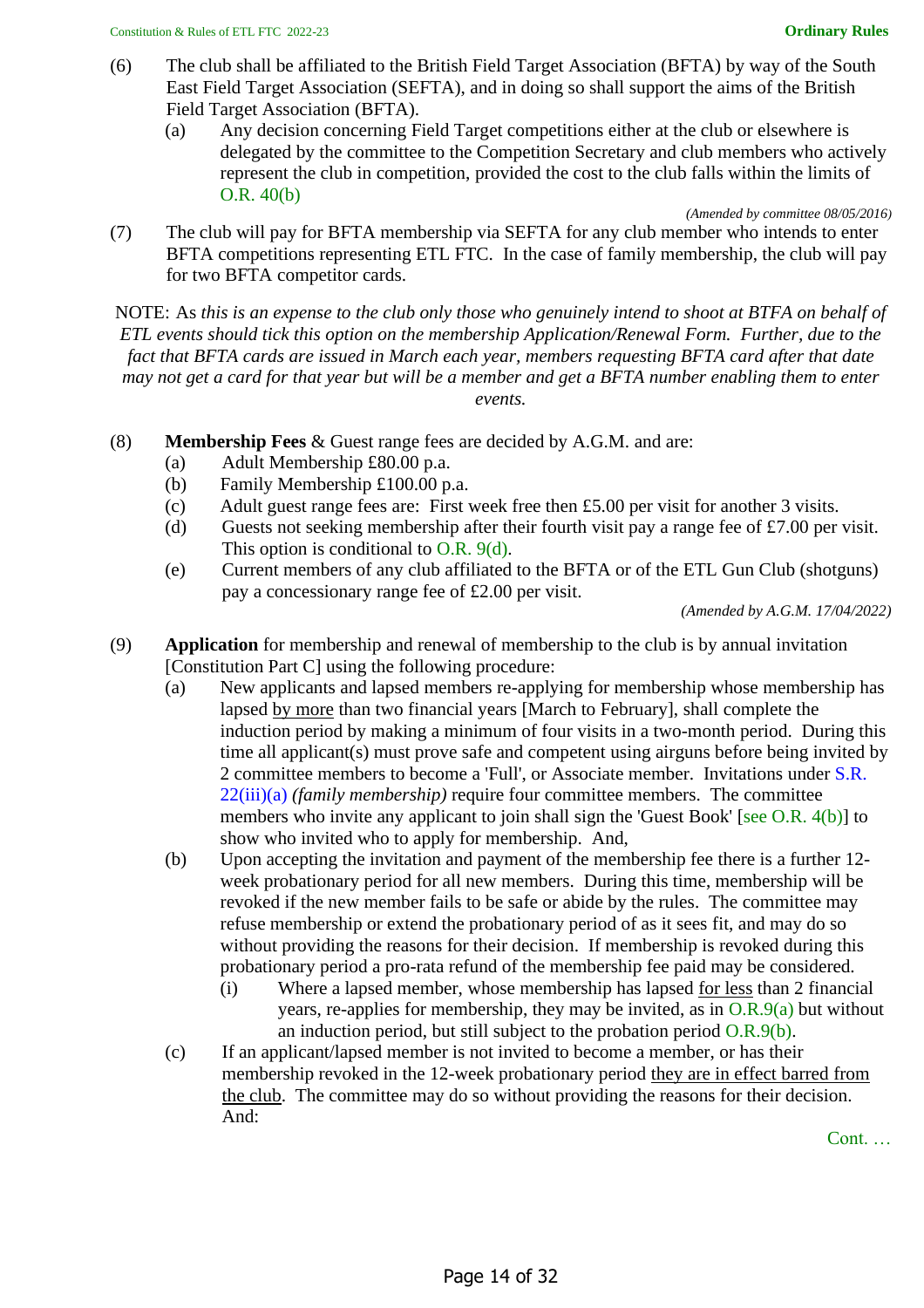- (i) Near the end of the financial year, without giving reasons, the committee may decide not to invite an existing member to re-join for the following financial year [The Constitution Part C]. This decision shall be noted on the membership database. Where a member is not invited to re-join in the coming financial year they shall be known as 'Former Members'. They may only attend the club as a guest as in O.R.19(d). They cannot apply to re-join during that financial year. They may apply during the following financial year [i.e. after being a former member for at least 12 months] as a lapsed member, subject to  $O.R.9(a)$  and  $O.R.9(g)$ .
- (d) Notwithstanding  $O.R. 9$ , an adult applicant who declines the invitation to become a member of the club, may continue to attend as a Week 2 [see O.R. 20] guest and pay the appropriate range fee as in  $O.R.8$  (f). However, this option is discretionary, for adults only, and the committee may bar such guests from the club without providing the reasons for their decision. A list of all adults who declined the invitation shall be maintained in the rear of the 'Guest Book' [see O.R.4(b)]. This option is also available to lapsedmembers not previously barred.
- (e) Applicants joining after 31st August may be offered discount on their membership fee for that year only. Discounted fees are pro rata *[rounded up monthly to the nearest pound]* for the remaining whole months of the membership year, including February.
- (f) Lapsed members invited to re-join cannot stand for election to office or committee during their probationary period. *(Amended by A.G.M. 17/04/2022)*

NOTE: *If after being invited as in O.R.9(a) and the remainder of the committee feel differently, they still have the 12-week probation in which to decline membership. ~ Where applicants are not invited to join, existing members not invited to re-join, or guests barred, the Committee does not have to explain their decision.* ~ *Lapsed members are those invited to re-join but choose not to, while former members are those NOT invited to re-join. Should a former member be invited to re-join in a subsequent year, they shall be treated as a lapsed member.*

*(Amended by Committee. 20/01/2019)*

- (10) **In the event that the elected chairman and/or secretary** cannot attend a meeting, a stand in chairperson and/or secretary shall be elected from committee members present at the meeting. However:
	- (a) Upon the resignation from the office of chairman, secretary, or treasurer, an EGM shall be called at the earliest convenience to elect their replacement. For the interim period, until this EGM, the committee may select a replacement officer from the committee.
	- (b) Upon the resignation of other officers, the committee may select a replacement officer from the committee for the interim period until the next AGM.

NOTE: *Resigning from an office is not necessarily a resignation from committee and resigning from committee not necessarily a resignation from the club.*

*(Amended by Committee. 20/01/2019)*

- (11) At the end of the membership year, i.e., February, existing members shall have a one-month grace to renew their membership and be allowed to shoot but not vote at any AGM/EGM falling within this period. Members who have not renewed by 1st April will be treated as a 'lapsed member' as well as being welcome as a guest, in accord with O.R.20 and pay the appropriate range fee as in O.R.8. *(Amended by Committee. 20/01/2019)*
- (12) **The main club times** for shooting are on Sundays. Alternating full day, (9am to 6pm or dusk), and a half-day (1pm to 6pm or dusk). This is because ETL Gun Club *(shotguns)* meets at the ground on alternate Sunday mornings. On these 'half' days, air gun shooting will not commence until told it is safe to do so by a committee member of the ETL Gun Club.
	- (a) Most Saturdays there is restricted shooting for members only; subject to maintenance requirements. The usual signing in process must be observed, but the club house may not always be open, in which case O.R. 3(e) applies.

*(Amended by Committee. 09/12/2018)*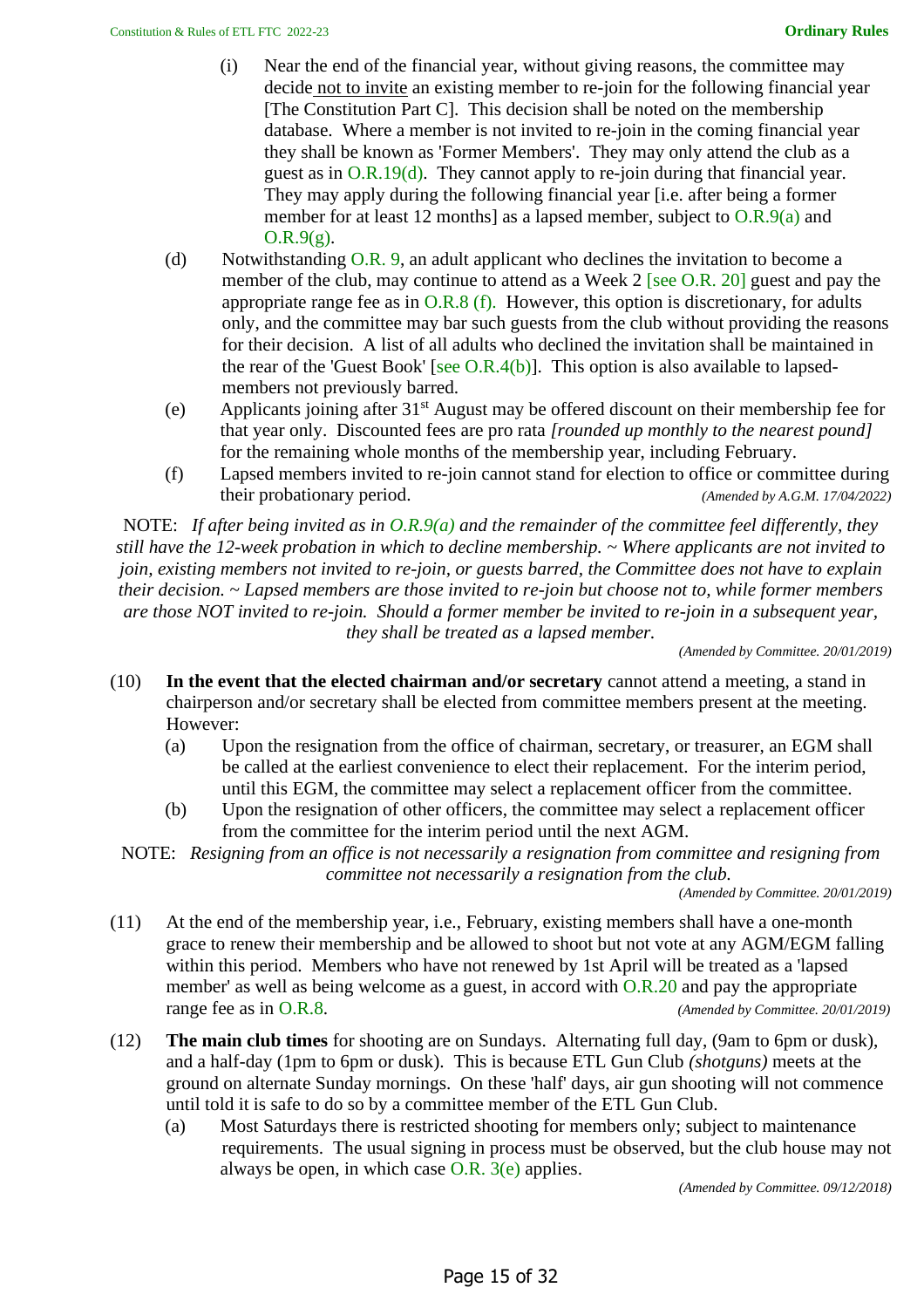- (13) A chronograph is available for members to regularly check their guns, especially if they change their pellets. A committee member has the right to chronograph any gun that is on the club premises. If the power is found to be above the legal limit it shall be noted and the gun shall be removed from club premises. Failure to do so may lead to summary termination of club membership. *(Amended by committee 08/01/2017)*
- 

(14) BLANK (*Amended by Committee. 09/12/2018)*

- (15) On the 'Zeroing Range' the following is prohibited:
	- (a) Prone shooting; the shooter may present a trip hazard at busy times.
	- (b) Any BB gun including 'Airsoft' guns; they present a greater risk of ricochets.

*(Amended by committee 08/05/2016)*

(16) Notwithstanding Part E. (i) of the constitution, the use of any BB gun, or imitation firearm is at the discretion of the committee and these shall only be used in a designated area where it is recommended that eye protection should be used by everyone at the firing line, and every effort is made to remove all BB's after firing. For club purposes BB guns include 'Airsoft'.

*Amended by committee 08/05/2016)*

NOTE: *To remain outside the 'Firearms Act' fully automatic 'Airsoft' weapons, whether a Realistic Imitation Firearm (RIF) or, Imitation Firearm (IF), are limited to 1ft/lb power. 'Airsoft' RIF and IF, single shot or semiautomatic weapons, whether multi coloured or not are limited to 1.84ft/lb. All 'Airsoft' weapons must use plastic 'BB' projectiles of 6mm dia. with less than 1.84ft/lb. power.*

*ETL is not a UKARA approved site and there can be no Airsoft skirmishing.*

*[Home Office Guide on Firearm Licencing Law, (March 2015)]*

- (17) All members shall observe and practice 'CODE FOR SAFE HANDLING OF WEAPONS' (Appendix 1). Failure to do so may lead to disciplinary action. Also see  $O.R. 30(b)$ .
- (18) All members have the right to 'opt out' of having their image or identifiable information published on the club's website (etlfieldtarget.co.uk) or social media. (see Appendix 3) *(Emended for GDPR compliance 01/05 2018)*
- (19) **Guests:** Apart from applicants the only other guests *(non-members)* allowed are:
	- (a) Any adult who has passed ETL's induction period, and
		- (i) is not a former member as in  $OR9(c)(i)$ , nor had any ETL membership terminated, or been subject to S.R.37(i) *(i.e., expelled from the ground as a nonmember; therefore barred)*. These guests will be all be charged as in O.R. 8(d).
	- (b) Current adult member of a club affiliated to the BFTA who will be charged as in O.R.8(g); unless subject to O.R.19(a)(i).
	- (c) Current adult members of ETL Gun Club *(shotguns)* unless subject to O.R.19(a)(i) who will be charged as in O.R.  $8(g)$ .
	- (d) Competitors in competitions held at ETL but organised by outside bodies (e.g. SEFTA or BFTA), will not be restricted by  $O.R.19(a)(i)$ . Such competitors will sign in separately and pay any fee required. However, the organisers of the competition (e.g. SEFTA or BFTA) shall be held responsible for the behaviour of all competitors while ETL, as hosts, reserves the right to ask anyone to leave the grounds under S.R. 37/38 whilst mindful of S.R.48(iv)(b).

*(Emended by addition of OR9(c)(i) by committee on. 20/01/2019)*

- (20) On their first and subsequent visit(s) all guests will report to an attendant keyholder/committee member who will:
	- (a) On their first visit enter their name, address and phone number on a new page of the 'Guest Book' and enter 'Week 1'with the date on the same page. Each subsequent visit shall be recorded on the same page showing Week 2 with date and the range fee paid [see O.R. 8]. The same entries shall be made for weeks 3 and 4.
	- (b) After the fourth visit guest may be invited to become a member, as per O.R. 9, and asked to complete the membership application form and pay the appropriate fee. [See O.R. 8].
	- (c) On paying the range fee the guest will be issued with the appropriate week's 'Permit To Shoot', which shall be returned on leaving that day.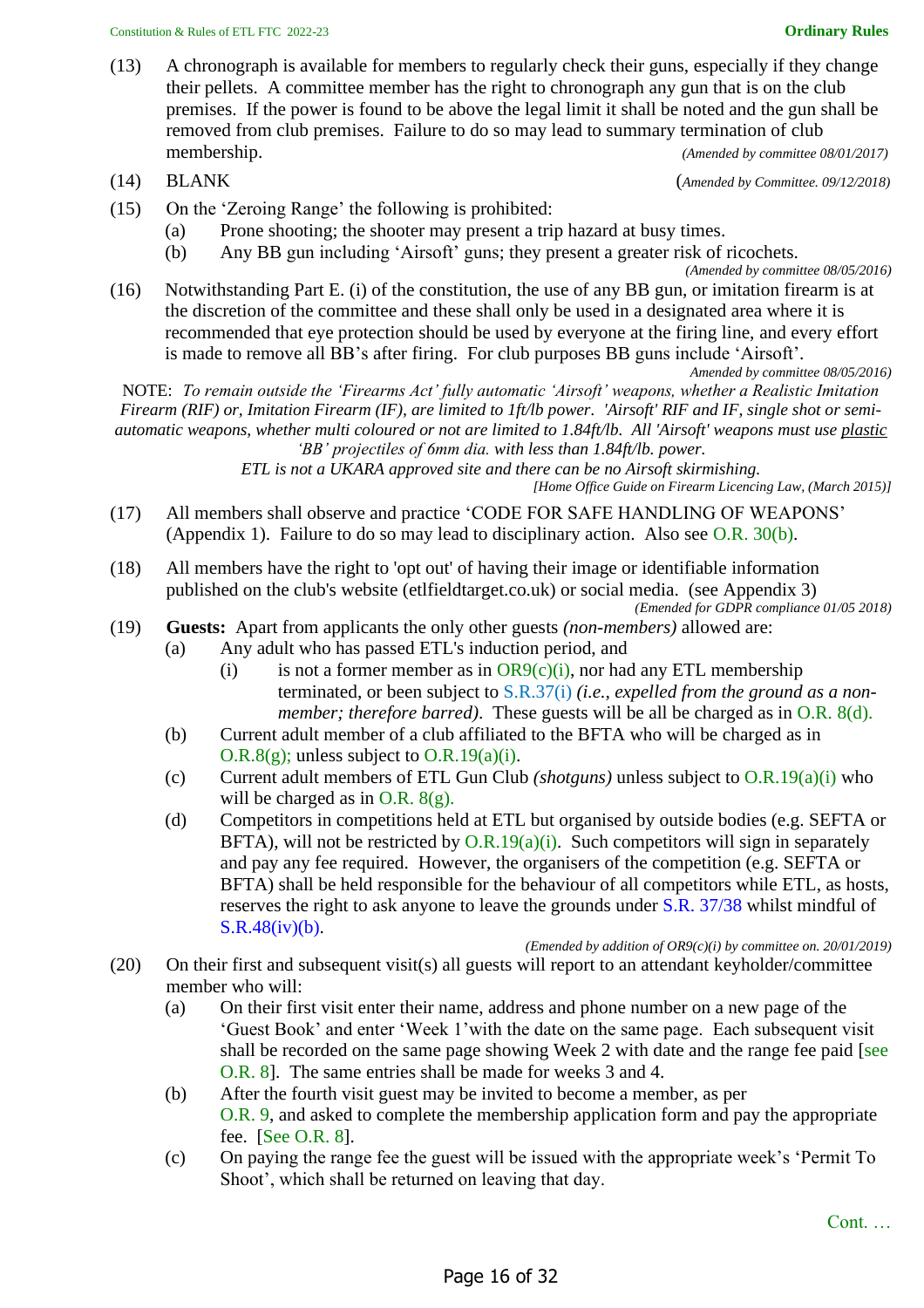- (d) The prospective member will sign the attendance sheet as 'Guest' and record any fees paid on the attendance sheet. (Kept in 'Range Box'.)
- (e) In the absence of an attendant keyholder/committee member see  $O.R. 3(e)$ *(Amended by committee 08/01/2017)*
- (21) All members and guests on arrival shall:
	- (a) Report to an attendant keyholder/committee member who will give guests the appropriate 'Permit to Shoot' on receipt of the range fee [See O.R. 8].
	- (b) Sign the attendance sheet entering their membership number or 'Guest' or BFTA/ETL Guest' as appropriate and record any fees paid on the attendance sheet. *(Kept in 'Range Box'.)*
	- (c) In the absence of an attendant keyholder/committee member see  $O.R. 3(e)$ .

*(Amended by committee 08/01/2017)*

(22) **Keyholders**, if not already committee members, shall be co-opted in a non-voting role onto the committee.

Attendant keyholders are responsible for:

- (a) Unlocking all gates before unlocking the clubroom and switching OFF the alarm *(only then can the store be opened)*;
- (b) Ensuring all shooters have signed the attendance sheet and are visibly wearing their permits/ID. *(Kept in 'Range Box'.)*
- (c) Recording guests as in O.R. 20 and O.R. 21.
- (d) Responsible for recording range fees paid and sales receipts. If the treasurer is not present the attendant committee member is responsible for safeguarding any takings and passing them to the treasurer.
- (e) ensuring no one shown as 'IN' on the 'Attendance Computer' with all operators 'Logged Off' and leaving the store secure before switching the alarm back ON, securing the clubroom then re-locking all gates.

*(Amended by Committee 05/07/2020)*

(23) Setting out the range:

All members are responsible for setting out and taking down the targets and all equipment on the range, ensuring its return and stored in a safe manner. At least 2 members should remain on site until the tractor and all targets are safely returned to the store and the site secured.

*(Amended by Committee 05/07/2020)*

- (24) **The zeroing range** and the designated courses are the only areas where a gun may be loaded, unloaded (this includes magazines) and fired.
- (25) **Woodlands:** Any roped off path in the woodland course is out of bounds.
	- (a) A sign will be present at the top of the woodland course when it is closed for shooting.
	- (b) Only members or probationers of the club can use the wooded area of the club's ground alone. A full member must accompany all applicants & guests in the wooded areas.
	- (c) The shooting at/of any form of wildlife is strictly forbidden. Such action may lead to summary termination of club membership.

*(Amended by Committee. 09/12/2018)*

(26) **Targets:** Only metal or paper targets are allowed. Do not shoot at the target distance markers. [See O.R  $25(c)$ ]

*(Amended by Committee. 09/12/2018)*

- (27) No form of camouflage clothing shall be worn.
- (28) Drivers must observe the speed limits where shown.
- (29) Members are expected to keep the club grounds and clubhouse clean and tidy. Littering anywhere on the club grounds is not allowed. *NOTE: This included picking up used paper targets, tin cans, etc.*

Cont. …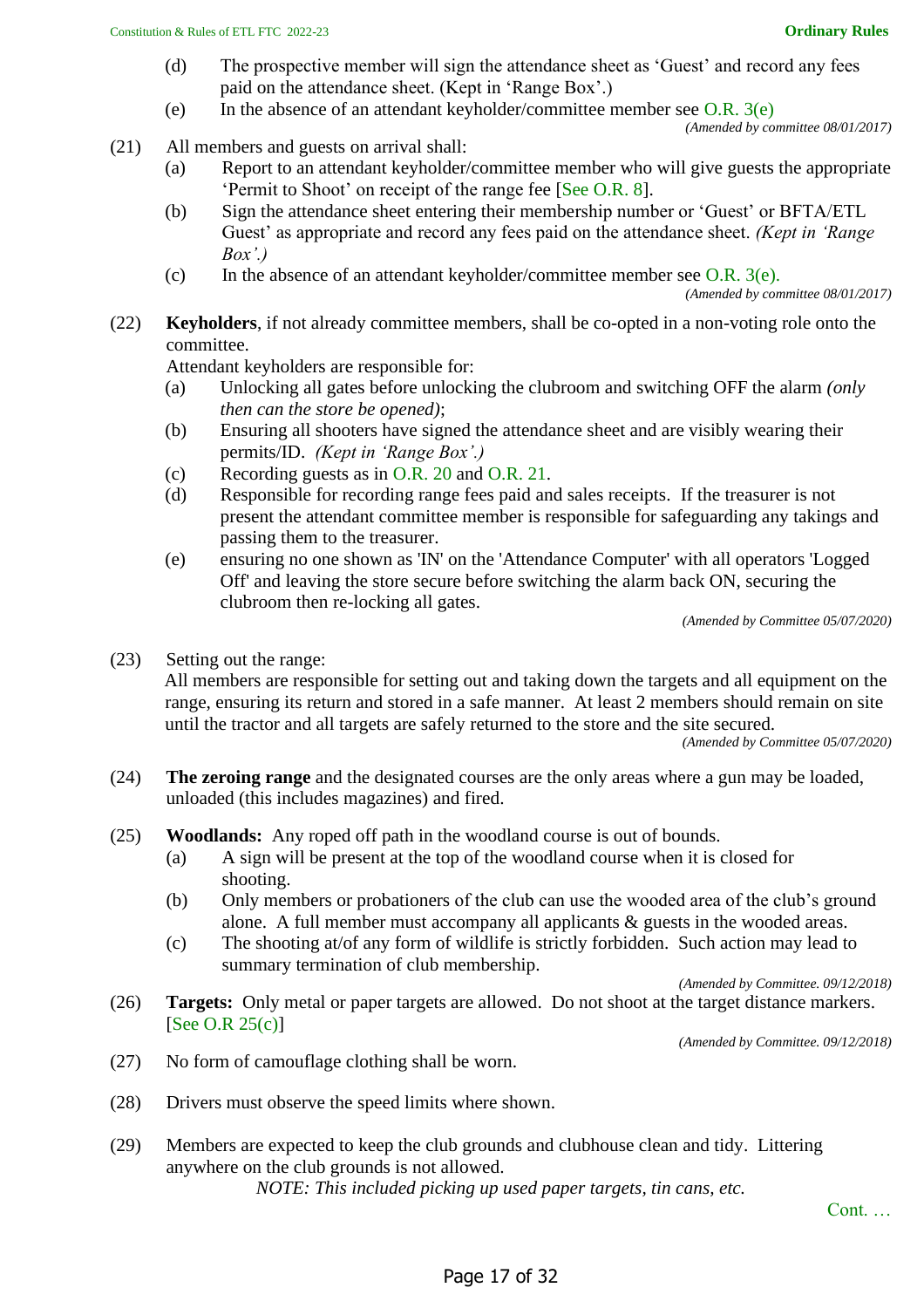(a) Members should contact a committee member if there is a particular issue, or concern they would like discussed so it can be tabled at the next committee meeting.

*(Amended by committee 09/12/2018)*

 *(Amended E.G.M. 24/11/20219)*

*NOTE: A member expressing concern about the behaviour of other member(s) may trigger disciplinary proceedings.*

- (30) **Safety:** All members must assume responsibility for their own safety and that of their fellow members of the club. To that end all members are deemed 'Range Marshalls' and responsible for not only their own safety but for everyone else too.  $[See S.R. 24(iv)]$ 
	- (a) Probationers should be observed by 'Range Marshalls' looking out for unsafe practices and that guns are being handled and used in a safe manner. e.g., holding the break barrel or under lever whilst loading the gun; barrel pointing up or down unless over the firing line, etc.
	- (b) Not only shall members abide by  $O.R.17$ , [i.e. Appendix1] they shall similarly comply with '**Code for Safe Handling of Compressed Air and CO<sup>2</sup> Cylinders**'. [Appendix 2]
	- (c) Magazines  $&\mathrm{CO}^2$  cartridges shall not be loaded in the clubroom.
	- (d) On the zeroing range, PCP guns should only be charged in the designated charging area. All air cylinders shall be kept in the designated charging area.
	- (e) Show the gun is unloaded when handing it over to another person. When being handed a gun from another person insist it is unloaded and un-cocked. [Appendix 1(6)]
	- (f) When shooting in the woods, all shooters must ensure that at least one member of the group is carrying a whistle.

(31) BLANK *(Deleted by Committee. 09/12/2018)*

(32) BLANK *(Deleted by Committee. 09/12/2018)*

### (33) **Range Commands:**

(a) Cease Fire on the zeroing range:

**To avert a dangerous situation** or allow anyone across the firing line (e.g. to adjust any target), any 'Range Marshall' shall either verbally call **"Cease Fire" or blast a whistle/claxon once.**

- (i) On hearing "Cease Fire" and/or single whistle/claxon blast, all shooters shall immediately discharge their gun and make it safe. (i.e. discharge the gun so that the pellet enters the ground at least 10yds in front of the firing line to avoid ricochet injury), move away from the gun leaving it unloaded and un-cocked with breach open, barrel pointing across the firing line.
- (ii) Shooters shall each cross check their guns to verify all guns are empty of pellets and magazines.
- (iii) Then, only when the 'Range Marshall' who called for the 'Cease Fire' is satisfied that all guns are clear, can members be allowed across the firing line. Guns will not be touched until "Clear to Fire" is given.
- (iv) When the 'Cease Fire' situation have been safely dealt with and no one is forward of the firing line, the 'Range Marshall' who called for a 'Cease Fire' shall either call 'Clear to Fire' or give two blasts on a whistle/claxon, to indicate it is safe for shooting to recommence
- (b) Cease Fire in the woods and/or where verbal commands would not be heard by all: **A whistle/claxon must be used** giving a single whistle/claxon blast to call the 'Cease Fire', as in O.R.33(a) above.
	- (i) Similarly, when the 'Range Marshall' who called the 'Cease Fire' is satisfied all is safe and no one is forward of the firing line, two blast on a whistle/claxon are given to indicate it is safe for shooting to recommence as in O.R.33(a)(iv) above. REMEMBER, do not recommence firing until the two blasts of a whistle/claxon are given.

Cont. …

Page 18 of 32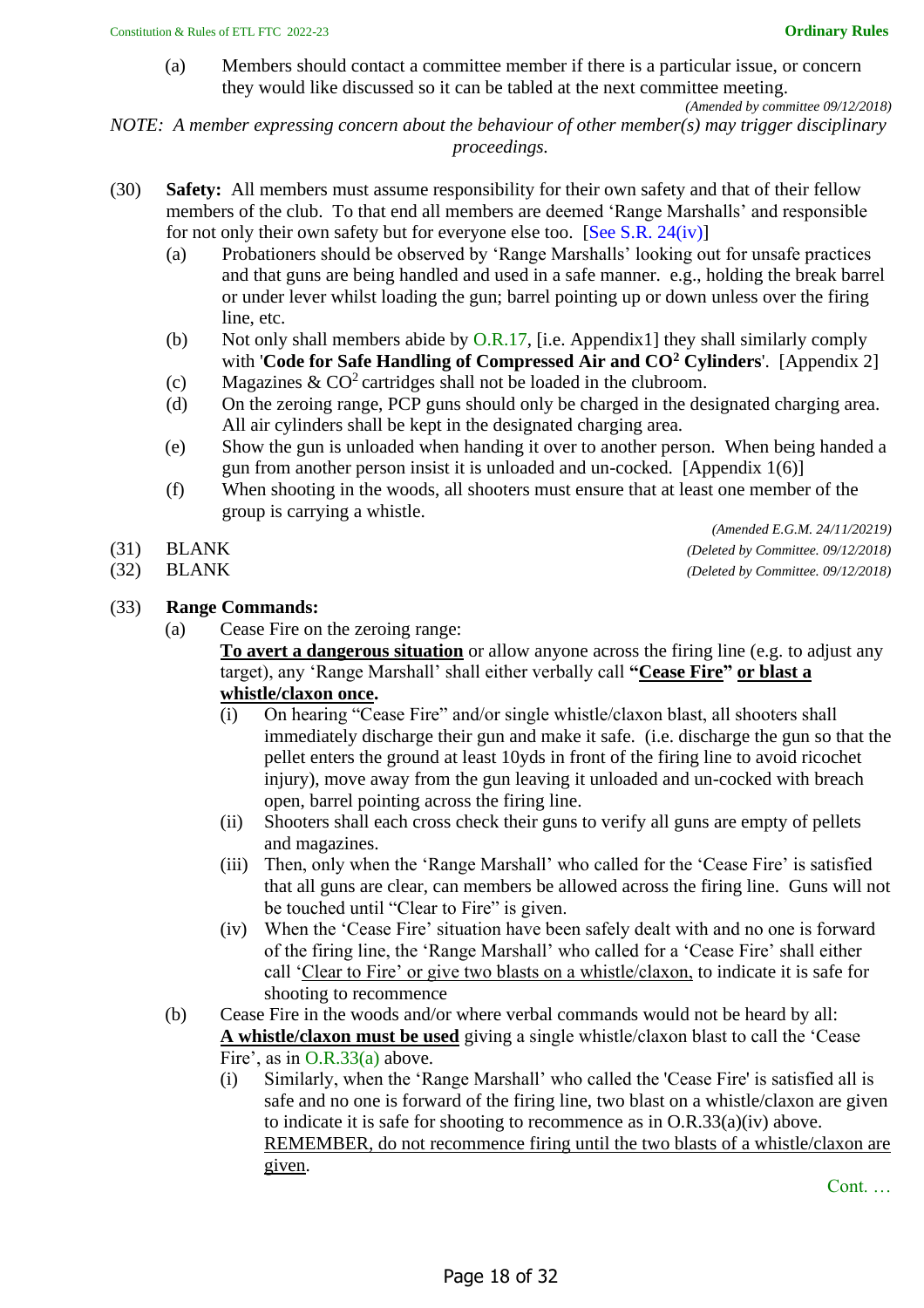(ii) If you do not hear the whistle/claxon to resume firing but you can see or hear others firing, you **must check with the 'Range Marshall'** to ascertain that it is safe to continue firing.

*(Amended E.G.M. 24/11/20219)*

- (34) In the event of a medical emergency any person present should:
	- (a) Administer first aid if confident to do so.
		- (First Aid boxes in storage container and tea hut)
	- (b) Call ambulance (999 or 112) if required (or any other emergency services). Details of ETL's address are in tea hut. (And in First Aid Box)
	- (c) Inform attendant committee member.
	- (d) Send someone to the main factory gate to guide the emergency services to the incident.
- (35) In the event of a fire at the club the person discovering the fire should:
	- (a) Raise an alarm. (N.B. There is no fire alarm system so shouting "Fire" and alerting everyone, perhaps blowing whistles, is all that can be done.)
	- (b) Call fire brigade (999 or 112) if required (or any other emergency services). Details of ETL's address are in tea hut. (And near First Aid Boxes)
	- (c) Inform attendant committee member.
	- (d) Send someone to the main factory gate to guide the emergency services to the incident.
- (36) In the event of intruders when:
	- (a) The club is open an attendant committee member shall call the Police (999 or 112). Details of ETL's address are in tea hut. (And near First Aid Boxes)
	- (b) The club is closed and a keyholder has been made aware via the Alarm system, they may call Police (999 or112) and shall contact at least 2 other keyholders, preferably committee members, who should rendezvous at the main factory gate before proceeding together to the club site to investigate.

*(Amended by committee 08/5/2016)*

- (37) If the committee deems there are not enough first aiders, the club may pay for volunteer members to attend a certificated basic first aid course.
- NOTE: When required, for the right applicants, the club will pay for first aid training (first aid at work *certificate). If you are interested in being on the next course, please advise inform the secretary.*
- (38) By law a person under 14 may possess and use an air gun under the supervision of a person aged 21 or over, on private premises with the consent of the occupier of those premises. A person aged between  $14 \& 17$  may possess and use an air gun, unsupervised, on private premises with the consent of the occupier of those premises. However, a person aged 14 to 17 may only possess an air gun in a public place if under the supervision of someone aged 21. The club does not act in 'Loco Parentis'. Therefore:
	- (a) Junior associate members aged under 14 shall be supervised on a by an adult over 21 years of age who is, whilst not necessarily a club member, able to demonstrate a basic knowledge of shooting safety.
	- (b) The behaviour of all junior associates is the responsibility of their parent, whether present or not, and/or supervisor.

*(Amended by EGM 24th November 2019)*

### (39) **Licence to Use the Land**:

No action by any club member shall be contrary to 'The Licence to Use the Land'. (e.g. perform any form of construction, paths, shelters, structures, etc.) 'The License' is issued to 'ETL Gun Club' and all queries or matters concerning 'The Licence' shall be addressed the ETL Gun Club Chairman.

- (40) All expenditure shall be approved at a full committee meeting with the following exceptions:
	- (a) Items for sale to club members, e.g., pellets, which shall be the decision of two committee members in agreement with an Officer.
	- (b) Miscellaneous expenditure, up to £500.00, may be authorised by two committee members in agreement with an Officer. Cont. …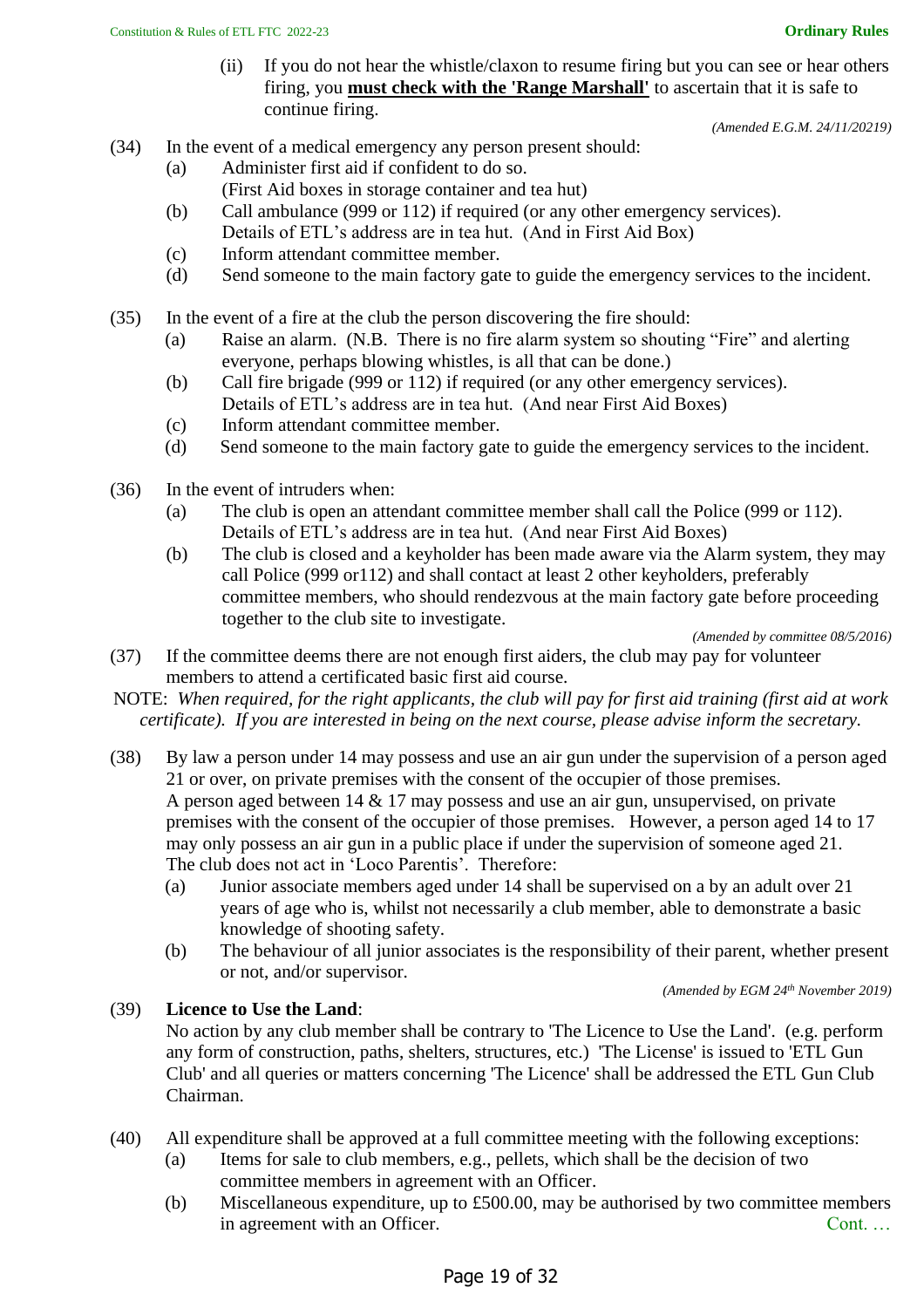- (c) Expenditure on consumables required to run the club may be authorised by any Committee member of the club.
- (d) Officer's expenses essential to the performance of their duties. *(Amended by committee 08/05/2016)*
- (41) Pets, under suitable control, are allowed at the club.
- (42) Members are requested to attend on Saturday mornings to assist in the upkeep of the clubhouse and grounds, however:
	- (a) On the first Saturday of each month (March to December inclusive) there shall be an 'Official Work Party' of approximately 3 hours. (Depending on requirements these dates may change.) For each of the 'Official Work Party' attended, a £5.00 credit will be earned against next year's membership fee up to a maximum of £35.00.
		- (i) Officers shall be credited with 3 work party attendances.
		- (ii) Full Members may be credited with work party attendances at discretion of the Membership Secretary.
	- (b) To claim this credit members must 'Log In' and 'Log Out' correctly using their swipecard. Failure to do so or failure work for approximate 3 hours may result in the credit not being given.

*(Amended by committee 05/07/2020)*

(43) Consideration should be given to other shooters waiting to use the benches and seats on the zeroing range. Shooters may be asked to vacate their position at busy times in favour of others.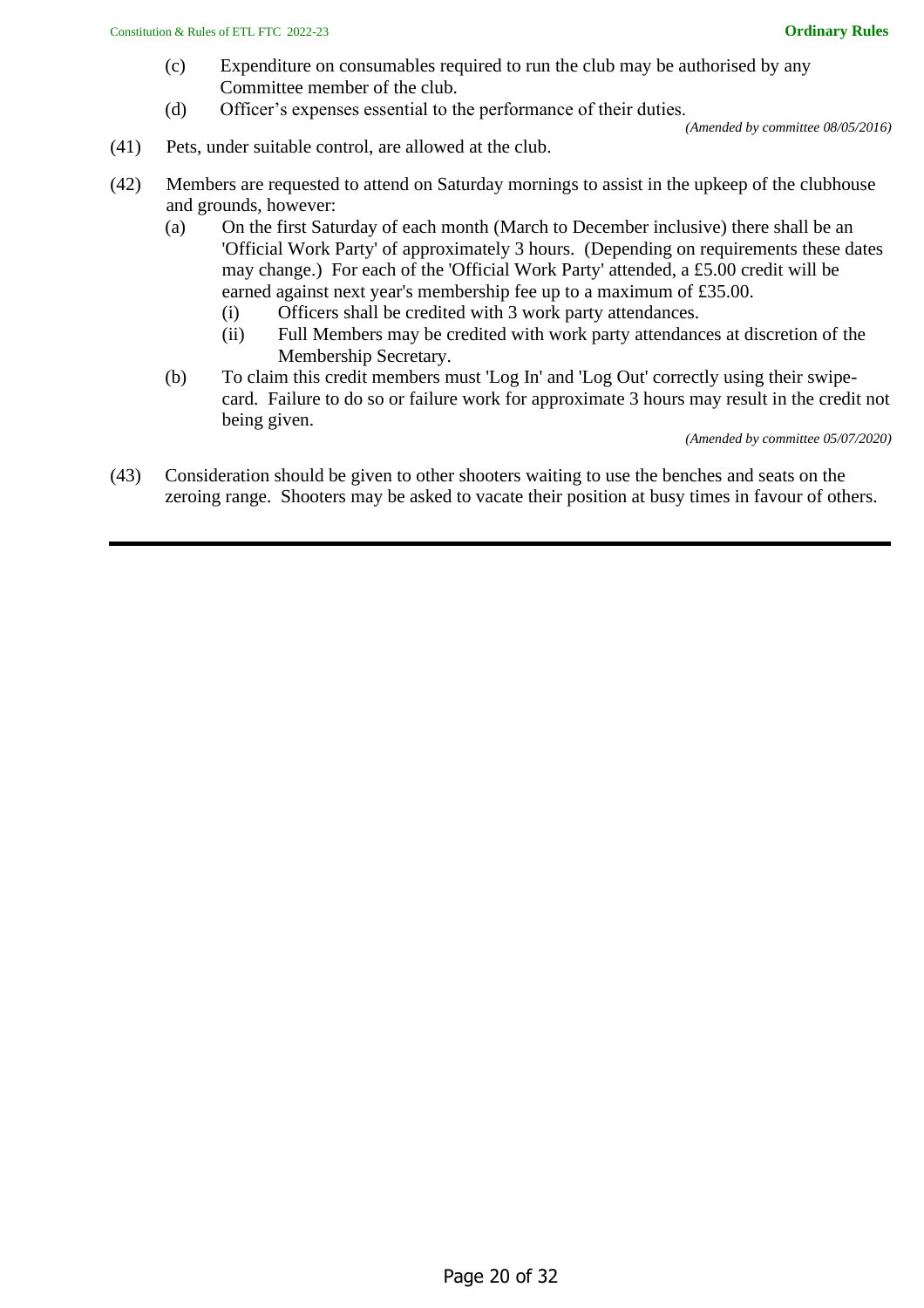# **ADDENDUM TO ORDINARY RULES**

- NOTE 1: *'Ordinary Rules' are semi-permanent, pertaining to the day to day running of the organisation. They are made, amended, or deleted by the committee charged with administering the club. These 'Ordinary Rules' shall be read in conjunction the club's 'Constitution and Statutory Rules'.*
- NOTE 2: *The following definitions have been made Under the Police & Crime Bill 2016.*
	- *(a) An 'airsoft gun' is not to be regarded as a firearm for the purposes of this Act.*
	- *(b) An 'airsoft gun' is a barrelled weapon of any description from which only a small plastic missile, with kinetic energy at the muzzle of the weapon not exceeding the permitted level 2.5 joules (1.84ft/lb.), can be discharged.*
	- *(c) 'Small plastic missile' means a missile that:*
		- *(i) is made wholly or partly from plastics, and*
		- *(ii) does not exceed 6 mm in diameter.*
	- *(d) The permitted kinetic energy level for 'airsoft' gun is:*
		- *(i) in the case of a weapon which is designed or adapted so that two or more missiles can be discharged successively without repeated pressure on the trigger, 1.3 joules (0.959ft/lb.) \*\**
		- *(ii) in any other case, 2.5 joules (1.84ft.lb.).*
- *\*\* N.B. this is the only legal 'automatic' gun and should it be a RIF, is prohibited at ETL. {See also Firearms Act 1986 sec.57A (May 2017 Amendment)}*
- NOTE 3 *Most airguns sold as semi-automatic are in fact 'revolvers with a double action trigger'. This does not satisfy the legal definition of a 'Self Loading' gun (a.k.a. semi-automatic) and is therefore legal.*
- NOTE 4 *During December 2016 the following was agreed via email conference regarding the use of Logos:*

*For use as website banner & letterhead*



*For use on club documents i.e. membership cards:*



*For use on clothing and trophies (colour may be transposed):*



NOTE 5 *On Monday 16th July 2018 our Chairman, Gary Keogh and Mem. Sec. John New met on site with the ETL Gun Club's secretary Alan Knight and explained the circumstances surrounding the erection of the shelter on the Pistol range. After consulting with his chairman Gavin* (?), *Alan Knight later confirmed that ETL Gun Club have agreed that the shelter could stay.*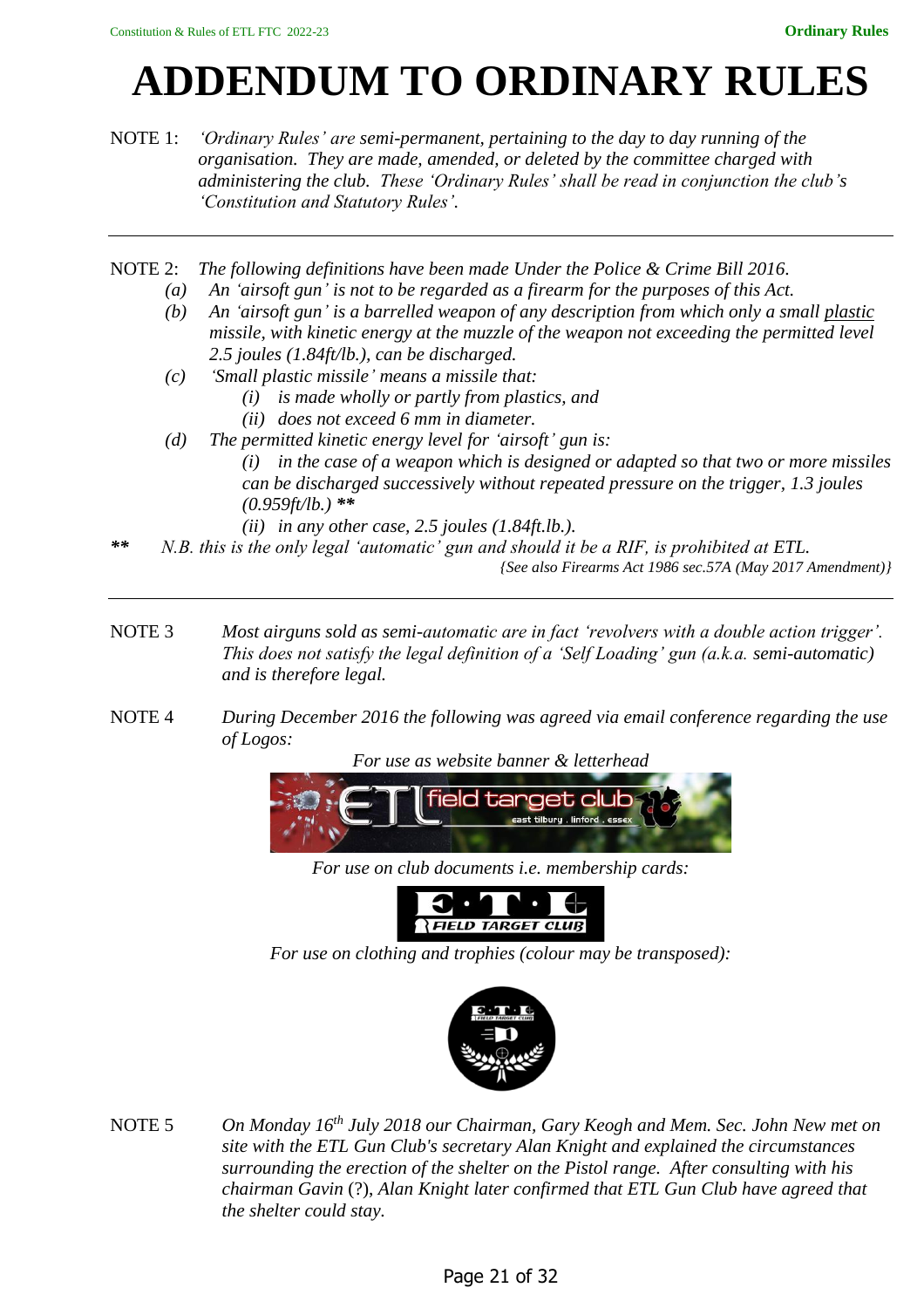NOTE 6 *It is proposed that this gets written into rules at the 2020 AGM.: Rules of Order are based on 'Robert's Rules' with special note of the following: 'An inquorate meeting may be held and proposals agreed and seconded for a future meeting to decide.' If some urgent matter can't be delayed and must be acted upon, the members proceed at* 

*their own risk with the hope that a later meeting with quorum will ratify the action. 'Robert's Rules' notes that the inability to transact business does not detract from the fact that the society's rules requiring the meeting to be held were complied with.*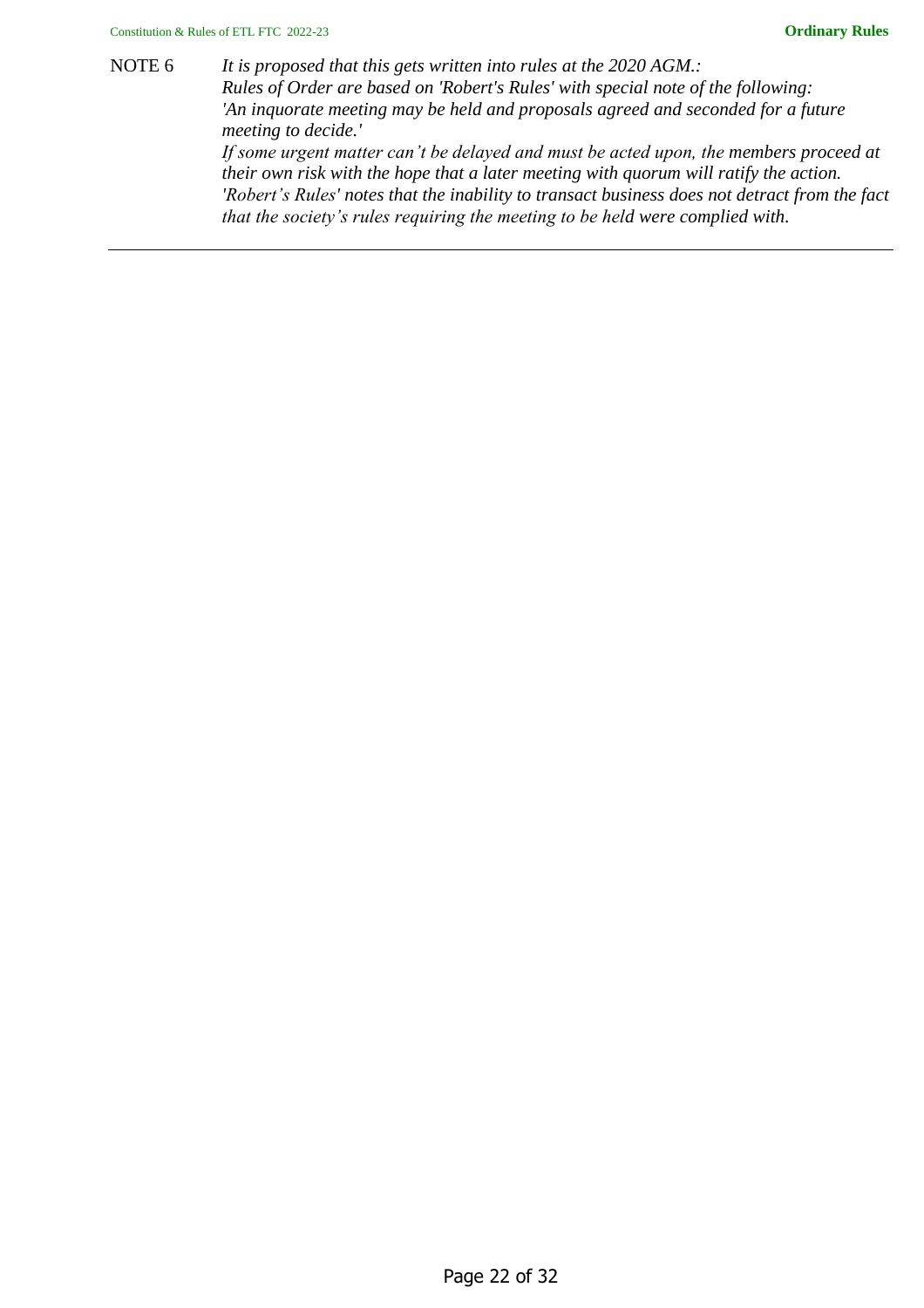*British Association of Shooting & Conservation (BASC)*

# **CODE FOR SAFE HANDLING OF WEAPONS Firearms are Lethal**

### (1) **Never point a gun at anyone**

- (2) **Always treat a gun as loaded**
- (3) Never handle guns whilst under the influence of drugs or alcohol.
- (4) All guns must conform to the maximum legal limit for air guns not requiring certification:
	- (a) Rifles  $\sim$  12ft/lb (16 joules)
	- (b) Pistols  $\sim$  6 ft/lb (8 joules)

*{Firearms Act 1986 (May 2017 amendment)}* NOTE: *To remain outside the 'Firearms Act' fully automatic 'Airsoft' weapons, whether a Realistic Imitation Firearm (RIF) or Imitation Firearm (IF), are limited to 1.3 joules (0.959ft/lb.) power at the muzzle. {Firearms Act 1986 sec.57 (May 2017 amendment)}*

*Single shot or semi-automatic IF weapons, 'Airsoft' or not, are limited to 2.5 joules (1.84ft.lb.). {Firearms Act 1986 sec.57 (May 2017 amendment)}*

- (5) When getting a gun from its case of slip check it is un-cocked and unloaded.
- (6) Show the gun is unloaded when handing it over to another person. When being handed a gun from another person insist it is unloaded and un-cocked.
- (7) When leaving the firing line, discharge your gun (especially if using magazine)  $\&$  make it safe and ensure it is not pointing at anyone.
- (8) When not in use guns should be stowed in slips or cases or placed in racks provided. Never put away a loaded gun. Check it is unloaded and un-cocked before returning it to its case or slip. Check again when removing the gun from its case or slip.
- (9) Never pick up a gun without the owner's permission.
- (10) Never leave a loaded gun unattended.
- (11) The muzzle must never rest against any part of your body.

### **REMEMBER it is better to check a gun is unloaded 100 times too often than one time too few!**

- (12) Keep the gun pointing down range when in use.
- (13) Keep the gun pointing down range when loading. Never up at the range roof.
- (14) When loading a break-barrel or under-lever gun keep hold of the barrel/lever while inserting the pellet to avoid trapping fingers should the breach 'snap shut'. Do not rely on anti-bear trap mechanisms.
- (15) Do not relay on any safety catches to keep you and your companions safe.
- (16) Only touch the trigger when you intend to fire the gun.
- (17) Before you fire your rifle, consider where the pellet could go; be sure that no damage can result if you miss your intended target, and always bear in mind the possibility of a ricochet.
- (18) Never shoot beyond you viewing range.
- (19) Never aim of fire a gun from anywhere but a designated firing line.
- (20) Observe all safety rules when dry firing. Treat as if a live shot.
- (21) Never distract or attempt to get the attention of someone who is shooting; it may cause them to turn around with the muzzle coming off the firing line.
- (22) Never move around with a loaded gun, not even between shooting lanes in the woodland.
- (23) When carrying a gun around the grounds it must be:
	- (a) Unloaded and un-cocked with any magazine removed. And,
	- (b) Barrel pointed up or down. (Always down when under a roof but never horizontal.)
- (24) When firing projectiles, it should be bore in mind that BB shot can ricochet more than lead pellets, especially steel shot. It is recommended therefore that eye protection should be worn, especially when firing BB projectiles.

*(Ratified by committee 08/05/2016)*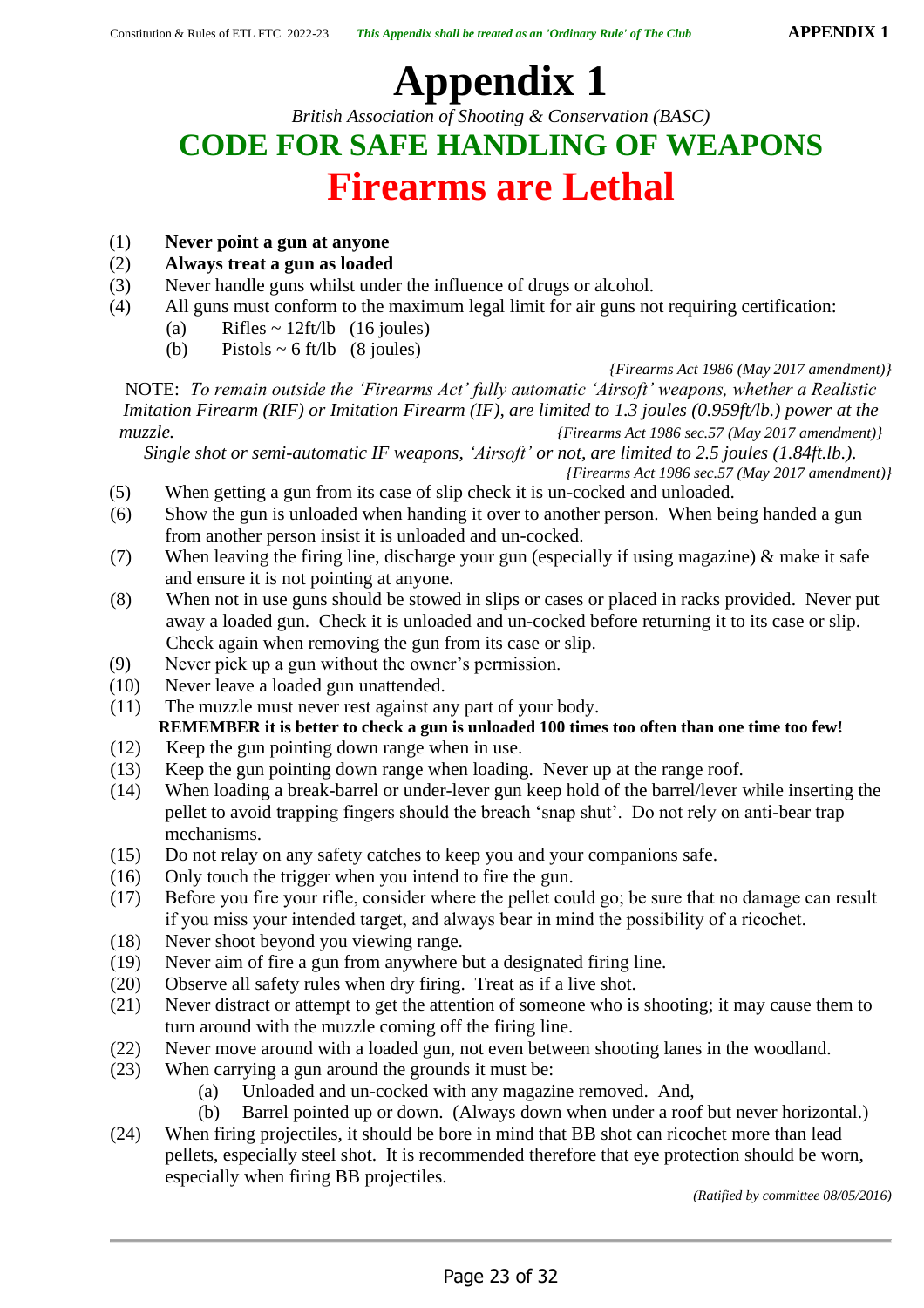*British Compressed Gases Association*

### **CODE FOR SAFE HANDLING OF COMPRESSED AIR & CO<sup>2</sup>CYLINDERS**

### **(Compressed gasses in cylinders & cartridges are potential bombs)**

### **Safety with all cylinders**

- (1) Store cylinders away from sources of heat, including direct sunlight.
- (2) Avoid dropping cylinders and subjecting them to hard knocks.
- (3) Do not use any cylinder or fittings that appear damaged.
- (4) Always check the charge pressure of unknown cylinder before re-charging them.
- (5) Ensure you cylinder is 'In Test'. Every 5 years for cylinders designed for surface use only.
- (6) Do not over tighten fittings. Hand tight should be sufficient.
- (7) Always keep control of 'Buddy Bottles' and hoses while filling.
- (8) Avoid looking directly at the pressure gauge when opening main cylinder valve.
- (9) Open cylinder valve SLOWLY when charging guns or decanting to other cylinders.
- (10) Charge SLOWLY. Never put full cylinder pressure into a gun.
- (11) Observe pressure gauge carefully whilst charging guns etc. so as not to exceed maximum safe working pressure for the gun.
- (12) Never charge a gun receiver that has incurred damage or where its strength is in any way suspected.
- (13) Avoid contact between skin and high-pressure gasses. (Air or  $CO<sup>2</sup>$ )
- (14) Avoid getting oils or greases in any high-pressure system.
- (15) Secure all cylinders securely in vehicles to prevent their movement. Locate the valve towards the centre of the vehicle to reduce risk if damage in a road accident.

### At ETL pneumatic guns are filled in the designated area only

NOTE: *The carriage of compressed gas cylinders for personal use in cars is exempt from the Carriage of Dangerous goods Regulations providing the following rules are adhered to:*

### Keep your cylinders secure



#### **Cylinder storage** Cylinders are to be securely stowed, preferably in the luggage area.

If involved in an accident you could be injured by unsecured items being thrown around inside the vehicle. Use a carrying bag or box, if provided, to help keep cylinders secure.



### **Signs on your vehicle**

You are not required to display any hazard warning labels or signs on your vehicles if you are only carrying small quantities of gas cylinders.



### **Cylinder security**

Gas cylinders should be removed at the end of your journey. If left for short periods, then keep out of sight. Gas cylinders and associated equipment are attractive to opportunist thieves.

#### All valves are to be closed

Ensure the valves are closed on all cylinders. Check there are no leaks. Disconnect and remove any ancillary equipment.

### **Insurance for the vehicle**

Make sure you have informed your insurance company that you are carrying gas cylinders on the vehicle.

British Compressed Gases Association (Leaflet 1(Rev5) 2015

### **Safety with CO2 Cartridges**

- (1) Install  $CO<sup>2</sup>$  cartridges into guns at the firing line and keep the gun pointing down range.
- (2) When exhausting a  $CO<sup>2</sup>$  cartridge, it shall be done at the firing line and keep the gun pointing down range.
- (3) Take care when handling used cartridges as they become very cold.
- (4) Take all spent  $CO<sup>2</sup>$  cartridges home with you for disposal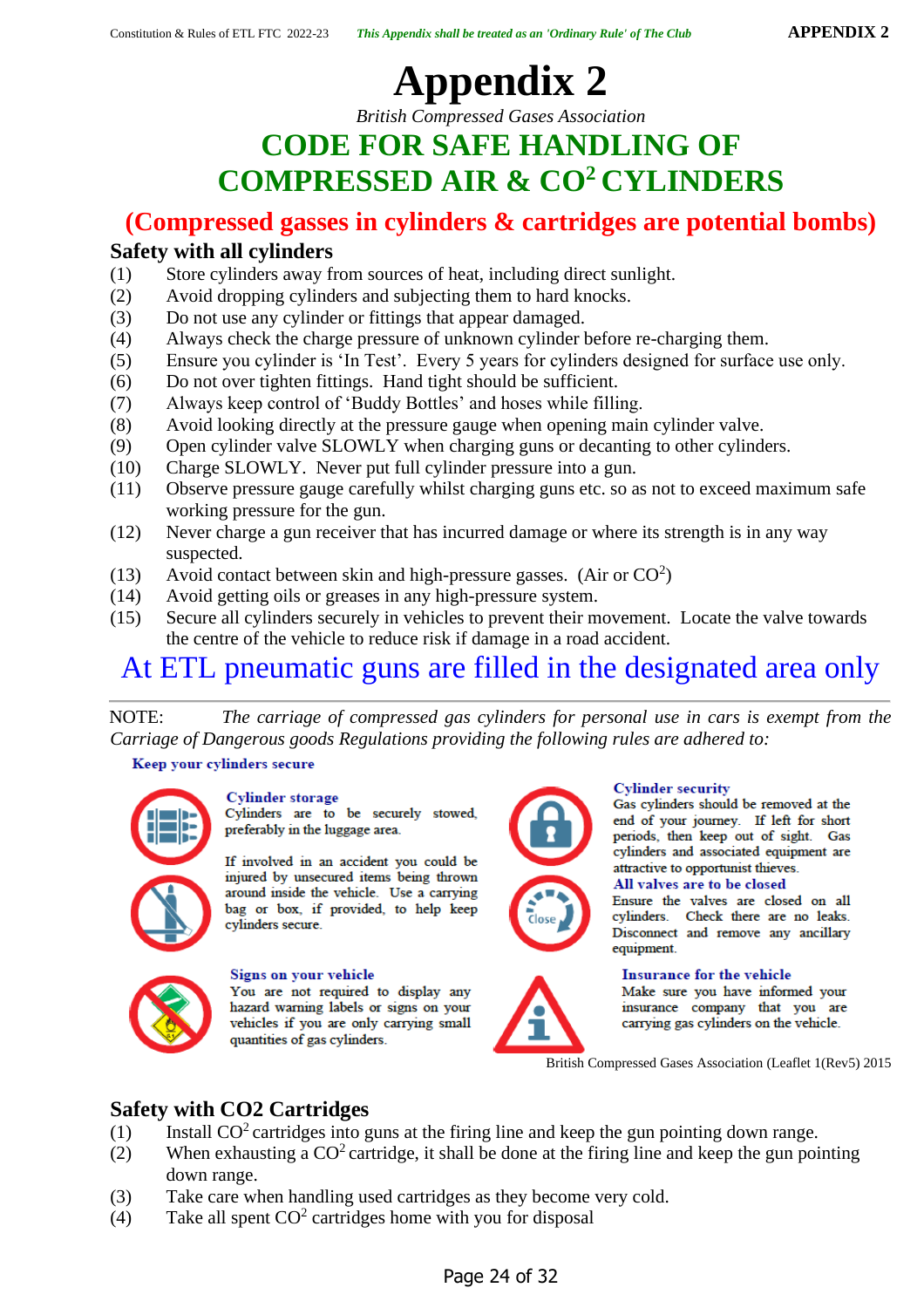*The EU General Data Protection Regulation (GDPR) 2018.*

### **EAST TILBURY & LINFORD FIELD TARGET CLUB GDPR PRIVACY NOTICE**

### **Summary of how the club uses your data.**

- We, (the club), use and store your personal data to manage and administer your membership and your involvement the club, and to keep in contact with you for these purposes and to disseminate information about the club and shooting in general and, where stated, for promotional purposes.
- Data, in general, is not shared with any other person outside the club nor any other organisation other than that set out in the " Who will we share this data with, where and when?" section.
- Where the club relies on your consent, you can withdraw this consent at any time.

### **What does this policy cover?**

This notice describes how we (the club) will make use and store your data. It also describes your data protection rights, including a right to object to some of the processing which we carry out. More information about your rights, and how to exercise them, is set out in the "What rights do I have?" section.

### **What information do we collect?**

We collect, store and process personal data from you or your parent when you join and when we carry out annual renewals of your membership. This includes:

- your name;
- your date of birth if under 18 years;
- your home address, email address and phone numbers including an ICE number;
- a 'passport size' facial photograph used for your 'ID/Shooting permit'.
- your explicit consent to publish images of you involved in club or shooting activities on the club's website and/or social media for promotional purposes only.

*N.B. Images on our website or in social media are in the public domain and we have no control as to how these images may subsequently be used or kept.*

Some information will be generated as part of your involvement with us, in particular your attendances and fees paid, any official club position held by you and any safety or disciplinary issues or matters involving club insurance or health and safety.

### **What information do we receive from third parties?**

Images of members engaged in club activities or involvement in competitions for use on our website and social media.

For certain role holders or those working with children, we may receive information from the Disclosure and Barring Service on the status of any DBS check you have been required to take.

### **How do we use this information, and what is the legal basis for this use?**

We process and store your personal data for the following purposes:

- As required by the club to conduct its business and pursue its legitimate interests, in particular we will use and store your information to manage and administer your membership and your involvement with the club, and to keep in contact with you for these purposes.
- On occasions the club may ask you for consent to use the data for the purpose which will be explained at that time.

(cont.)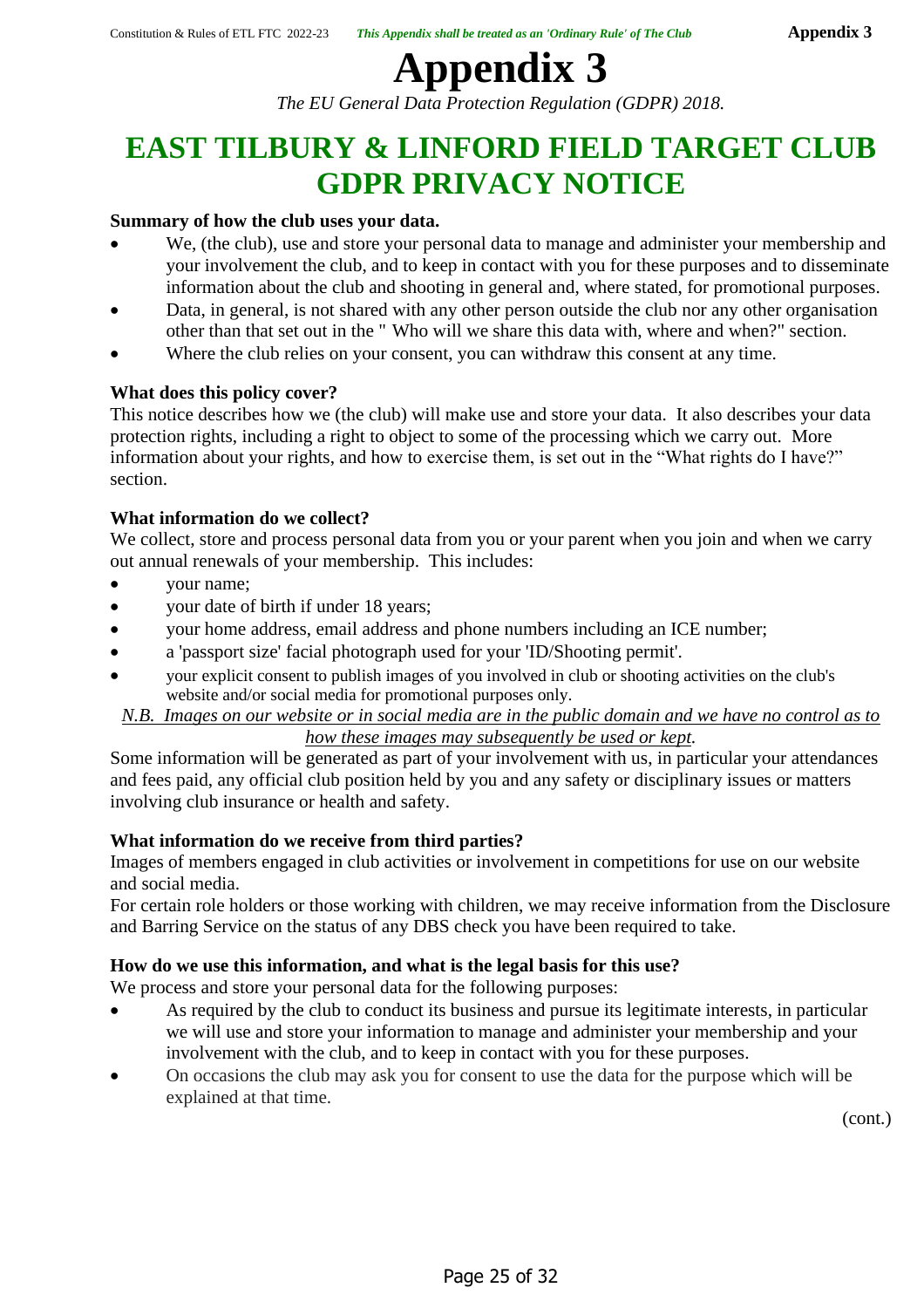- For purposes which are required by law:
	- o we maintain records such as health and safety records and accounting records in order to meet specific legal requirements;
	- o we ensure, where you will work with children, that you have undergone an appropriate DBS check – this is also carried out with your consent.
	- o we may respond to requests by government or law enforcement authorities conducting an investigation.

### **Withdrawing consent.**

Wherever we rely on your consent, you will always be able to withdraw that consent, although we may have other legal grounds for processing your data for other purposes, such as those set out above.

### **Who will we share this data with, where and when?**

Some limited information may be shared with other stakeholders in the sport of field target shooting, such as other clubs, constituent bodies, league organisers, so that they can maintain appropriate records and assist us in organising matches and administering the sport.

Personal data may be shared with: the club's insurer, government authorities and/or law enforcement officials if mandated by law; if required for the legal protection of our legitimate interests in compliance with applicable laws. Personal information is not transferred outside the United Kingdom.

Where you hold position in the club (e.g., committee member, keyholders) your contact details will be made available to club members.

With your explicit consent images of you involved in club or shooting activities may be used on the club's website / social media. With your explicit consent as a club officer, your contact details may be made public for promotional purposes.

### *N.B. once members images or officer's contact details are published, we have no control as to how this data will be used and stored nor how long it will be kept.*

The club's website may use cookies to collect standard internet log information and visitor behaviour information. This data may be processed outside the UK. You can set your browser not to accept cookies but some of our website features may not function as a result.

### **What rights do I have?**

You have the right to ask us for a copy of your personal data: to correct, delete or restrict the use of your personal data; and to obtain your personal data for you to reuse for your own purposes across different services, but only personal data you have provided to our controller.

These rights may be limited; e.g., if fulfilling your request would reveal personal data about another person, or if you ask us to delete information which we are required by law to keep or have compelling legitimate interests in keeping. To exercise any of these rights, you can get in touch with the club Controller [Membership Secretary] or the club Secretary.

### **How long will you retain my data?**

We process and store the majority of your data for as long as you are an active member and for two years after this. We will retain some information to maintain statutory records in line with appropriate statutory requirements or guidance.

### **How is my data stored?**

The 'Controller' [Membership Secretary] stores your data electronically on encrypted files. (Only the Controller and Club Secretary shall hold the encryption code.) At the discretion of the controller for a specific need, such as competitions, your data may be shared with club officers. Such data will be securely stored then destroyed by the club officer when there is no longer the need or for one year from your last interaction with us.

Your name and ID number may be stored on paper attendance records. These records are feely available to all club members.

*N.B. We have no control over how these paper attendance records will be used by other club members nor how long it will be kept.*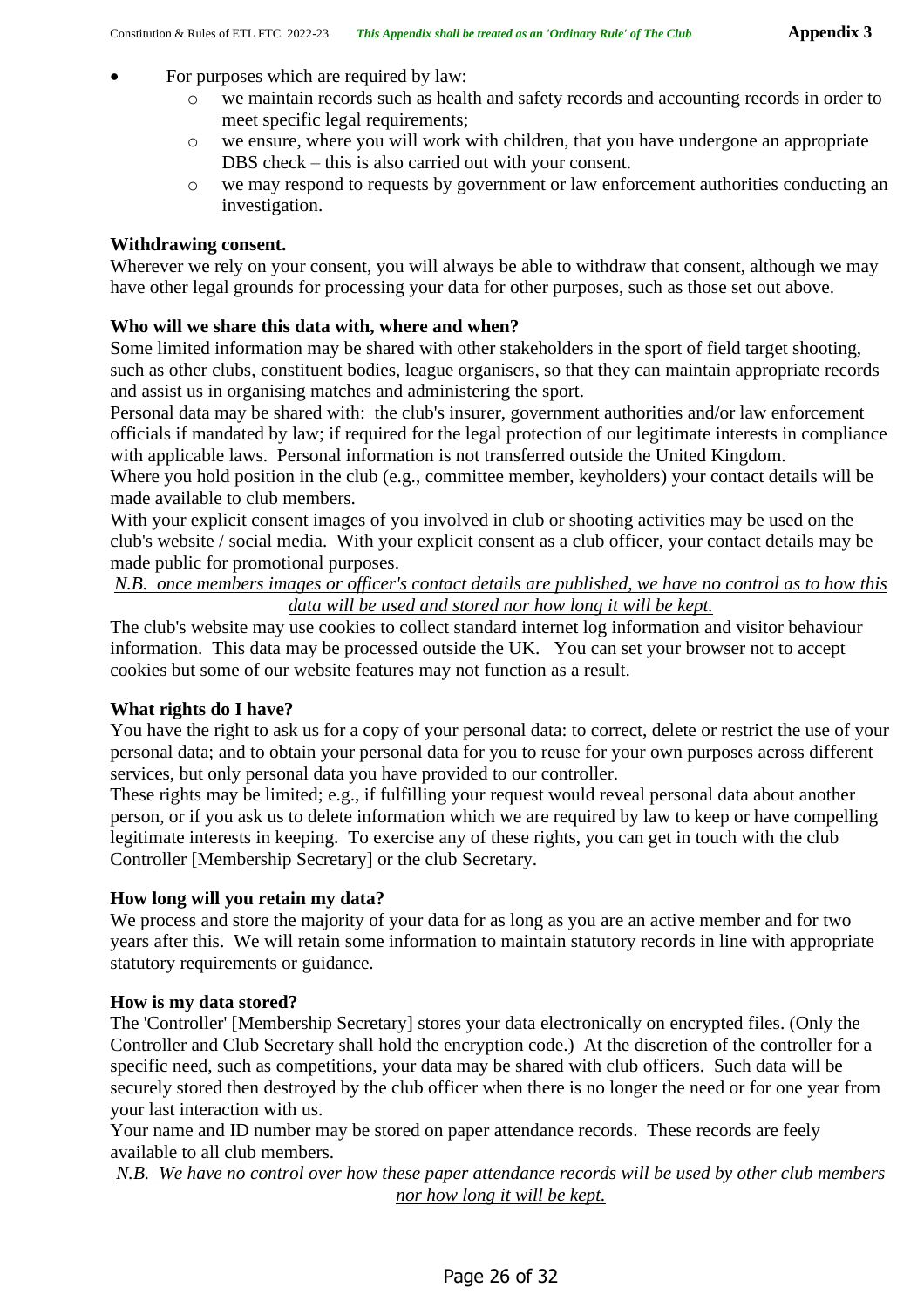## **Appendix 4 PROCEDURE AT MEETINGS**

*Accepted procedure [based on 'Club Law & Management' (Phillip R. Smith)] to follow or fall back on if meetings are run less formally. (Agreed at E.G.M. 24/11/2019)*

Minutes shall be taken of all material matters and shall include the exact wording of all proposals, the proposer & seconder and the result of the vote.

Voting shall be counted as in S.R.4 but the method of voting is at the Chairman discretion and may include:

Show of hands [but for the election of officers etc the nominee may be asked to leave the room] Secret ballot [i.e., on paper]

To make a meeting run smoothly and timely there should be an agenda to adhere to. It should be distributed beforehand to allow consideration by others.

The 'Agenda': Starting with apologies, agreeing of past minutes, reports, election of officers etc. there should then follow:

**\*)** Items for decision by way of a vote [proposal] previously proposed AND SECONDED. [i.e., at least two people agree to such a proposal.] (This applies to nominations to club positions i.e., a members shall be nominated AND seconded, before a vote.)

*The carefully worded proposal shall be on the agenda along with its proposer & seconder, and a brief of the reasoning behind it for consideration by members before the meeting.*

*At the meeting the proposal shall be read, uninterrupted, in full.*

*Members may now debate the proposal. Initially each member may speak for or against, or pose questions, only once.* 

*When all have had opportunity to speak once, the proposer shall have opportunity to respond.* 

*Bearing in mind S.R.6(iv) [Proposal for Closure], at the Chairman's discretion members may be given a second chance to speak before, voting on the proposal.* 

*Speakers for or against the proposal shall simply state their case.* 

*They shall not filibuster trying to convince others; if a member disagrees with the proposal, they simply speak against it, once [or more at the Chairman's discretion] and/or vote against it.*

*However, during the debate the proposal may be amended, either by agreement with the proposer or by a carefully worded amendment, proposed and seconded.* 

*Obviously, any amendment must be similar to the proposal. It can be an alternative variation, but cannot be something completely different.*

*The amendment, if seconded, shall be voted on first. If passed the original proposal is deemed to have failed. If the amendment fails the original proposal stands and shall be voted on.*

*The exact wording of all proposals, the proposer & seconder and the result of the vote shall be minuted. Once voted upon, discussion on the subject is closed for the remainder of the meeting.*

**\*)** Items for discussion that may require a decision by way of a vote [proposal] previously proposed but NOT SECONDED. A brief for the reasoning behind it shall be on the agenda; but there must be an immediate seconder at the meeting to continue discussion.

*If seconded, the matter may be debated as above then a proposal may be carefully worded by the proposer and request it to be seconded to hold a vote as above.* 

*If there is no seconder there shall be no further debate on the matter for the remainder of the meeting. The exact wording of all proposals, the proposer & seconder and the result of the vote shall be minuted. Once voted upon, discussion on the subject is closed for the remainder of the meeting.*

### **\*)** Any other business [AOB]:

*This could be proposals from the floor [If seconded follow the procedure above], questions to Committee or announcements. Matters under AOB can be deferred to the next meeting as an agenda item.*

**\*)** Close meeting.

*NOTE: Notwithstanding legal advice on the 'Privacy of Committee', it was agreed at Committee on 20/01/2019, that as a concession and for transparency, 'Committee Meetings' may be open to all members and the minutes may be available to all members. Members attending these meetings may only speak if invited by the chairman but cannot vote.*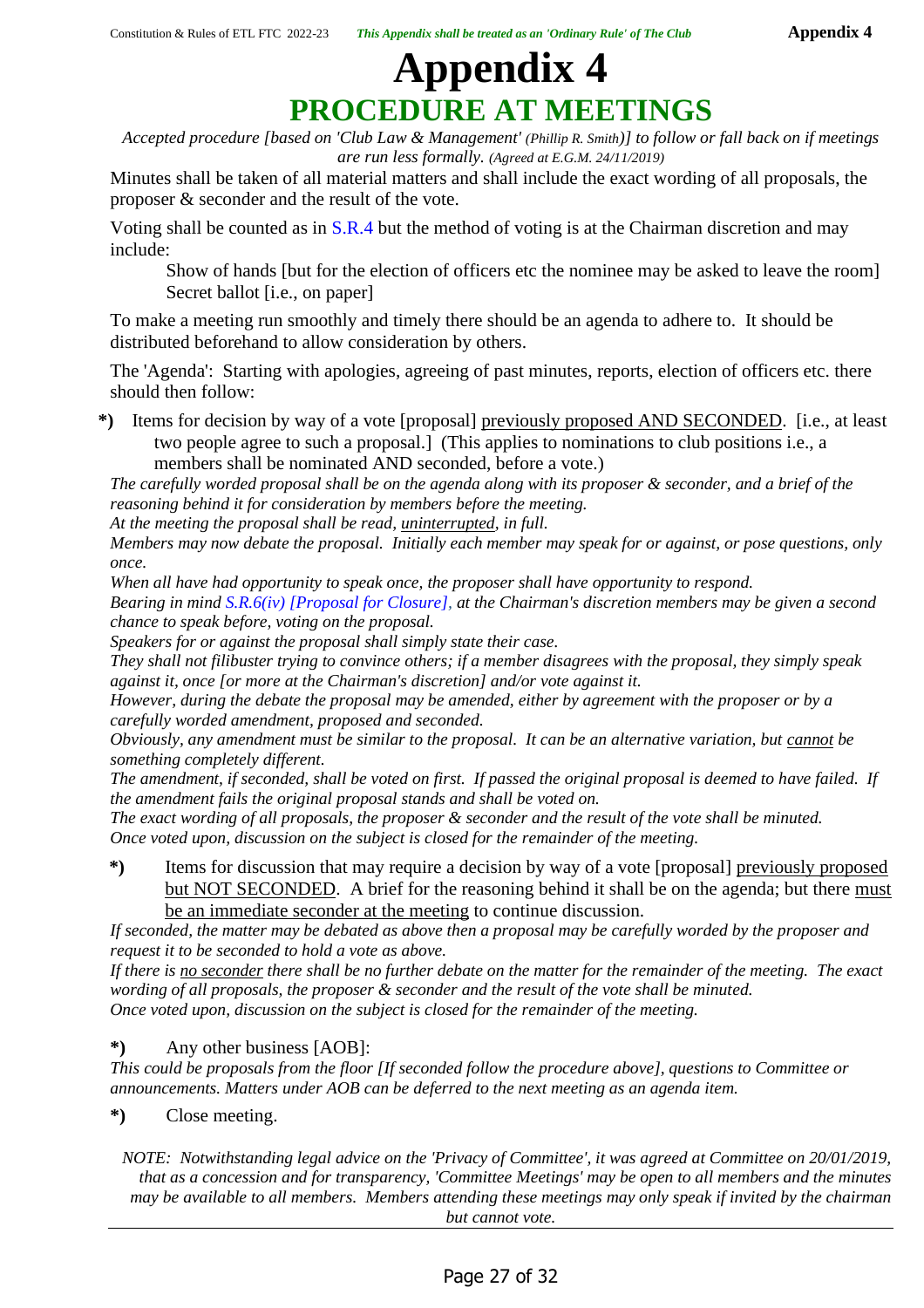## **Appendix 5 (Rev 5) Addition Rules Upon Reopening the Club Following the C19 Pandemic Lockdown**

Written in accord with:

Gov.uk Staying alert and safe (social distancing) Updated 3 July 2020; General advice from the **BFTA regarding reopening clubs. Published 01 June 2020; Gov.uk Guidance for the public on the phased return of outdoor sport and recreation in England. Updated 01-06- 2020 and the NSRA Guidance for Reopening Clubs. Updated 24/02/2022.**

As such this Appendix 5 forms part of the ETLFTC conditions of membership.

- 1 You shall not travel to or attend ETL if experiencing coronavirus symptoms. You should not attend if someone in your household, have symptoms; stay at home and do not attend the club under any circumstances. This includes anyone who has been told to self-isolate under the NHS test and trace service. They should inform the Club Secretary if they develop symptoms so that other members can be informed about possible contact.
- 2 People who are considered to be in vulnerable groups are strongly advised to stay at home.
- 3 Gates, locks, doors etc. shall be sanitated at the end of a session. The use of PPE (Personal Protective Equipment) is recommended while locking and unlocking the premises, stores, etc.
- 4 Attendees shall, in the agreed manner, log in attendance to the premises **whether shooting or not AND** note the time they arrive **AND depart**.

*[This is for track & trace purposes should a member become infected.]*

- 5 **Attendees shall observe current Government Guidelines on 'Social Distancing' at all times**: To manage this on the plinking/zeroing range strict management is required, therefore:
	- (a) A dedicated Range Officer (RO) will be nominated and members WILL OBEY the RO's instructions. The RO shall be provided with PPE;
	- (b) Only a limited number of shooting positions will be available to enable the current Government Guidelines on 'Social Distancing'. The number of people on the range at any one time must be limited to maintain 'Social Distancing' in compliance with Government Guidelines;
	- (c) Shooters shall only enter the range following the RO's instructions; e.g. assuming the furthest bench positions first to minimise passing too close to each other to get into position;
	- (d) Time allocated 'Details' or slots may needed to allow fair shooting time. [Be prepared to wait your turn while bearing in mind paragraph 11.];
	- (e) Any change of position is at the RO's discretion and, when taking up or leaving a position or at the end of a 'Detail', the RO's instructions will be adhered to maintain 'Social Distancing'.
- 6 Benches, seats etc. should be sanitised after a shooter leaves their allocated shooting position with sanitiser provided by ETL and contaminated cleaning cloths etc, disposed of in bins provided; and:
	- (a) targets and other equipment: tractor, landscaping tools and machines, shall be sanitised the best as possible after use and contaminated cleaning cloths etc, disposed of in bins provided. Those using such equipment should use PPE, either their own or that provided by ETL;
	- (b) Sanitisation of a members' personal equipment, guns etc., shall be done at home, not on site.

(Cont.)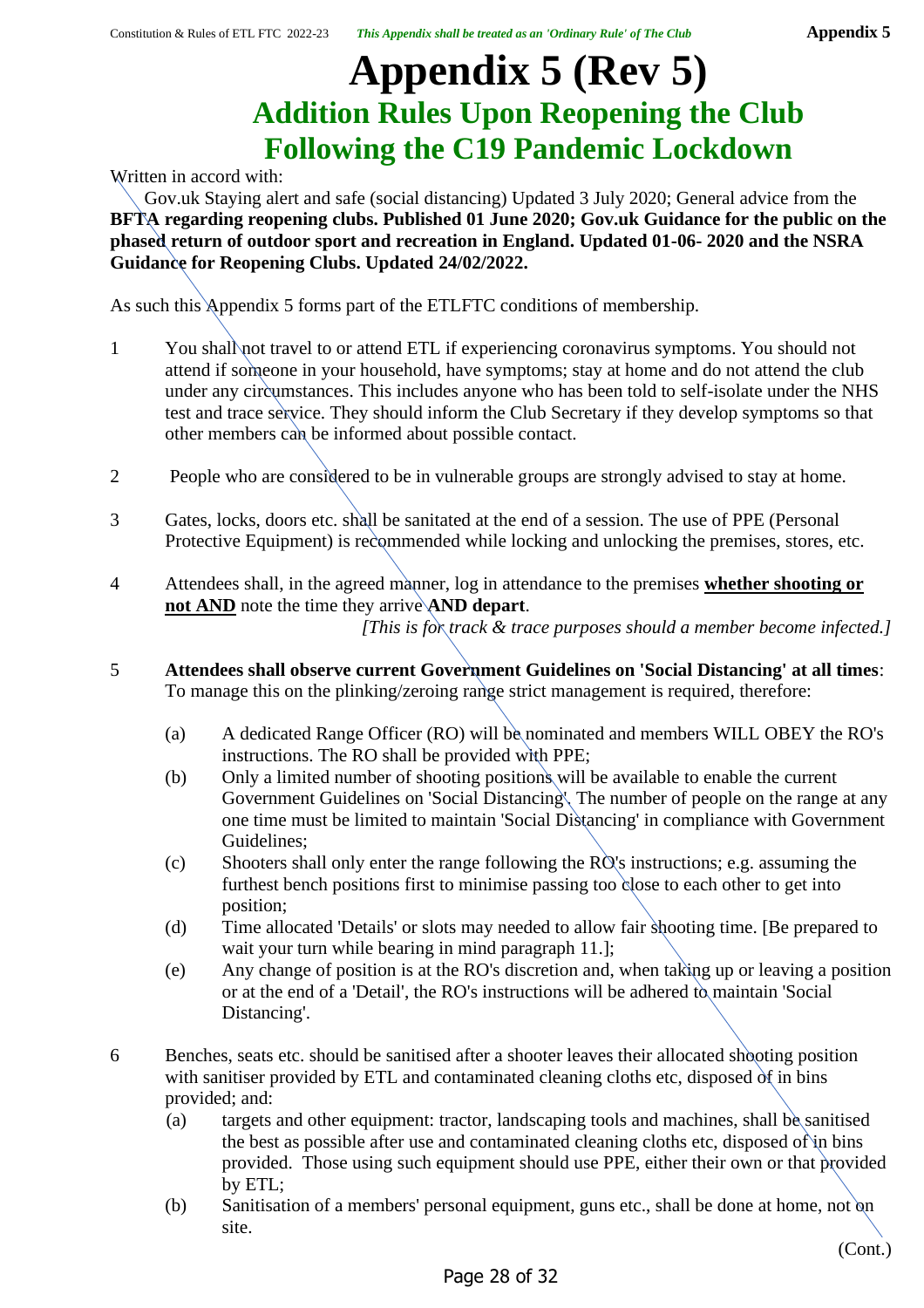Constitution & Rules of ETL FTC 2022-23 *This Appendix shall be treated as an 'Ordinary Rule' of The Club* **Appendix 5**

- 7 When using the storage containers, only one person is allowed in at a time and the door shall remain open for ventilation.
- 8 The number of people in the clubroom at any one time must be limited to maintain 'Social Distancing in compliance with Government Guidelines. While anyone is in the clubroom the doors shall remain open for ventilation.
- 9 When using the toilets, where practical, the outside door should remain open. Extra vigilance of effective hygiene should be observed while using these facilities. Handwashing sanitiser shall be supplied by ETL.
- 10 **On all areas of the club's site, ranges, woods, etc. including the car park, everyone shall observe the current Government Guidelines at all times** unless specifically mentioned elsewhere in this appendix.
- 11 Socialising on site is discouraged and when finished shooting, members should leave. *[It is nice to have a chat with friends but this will greatly increase the risk of infection.]*
- 12 Every effort must be made to promote effective hygiene and the use of your own or supplied sanitising material. Contaminated material shall be placed in bins provided. The use of your own or club PPE is encouraged.
- 13 Attendees shall at all times observe all aspects of the Government and NSRA guidance. Failure to do so is against ETL rules and may result in disciplinary action.

(Ratified by Committee 05/07/2020

### **NOTE:**

**The Prime Minister announced that all restrictions and the legal requirement to self-isolate for people who test positive for COVID would be removed on Feb. 24th. 2022 therefore, this appendix became redundant.**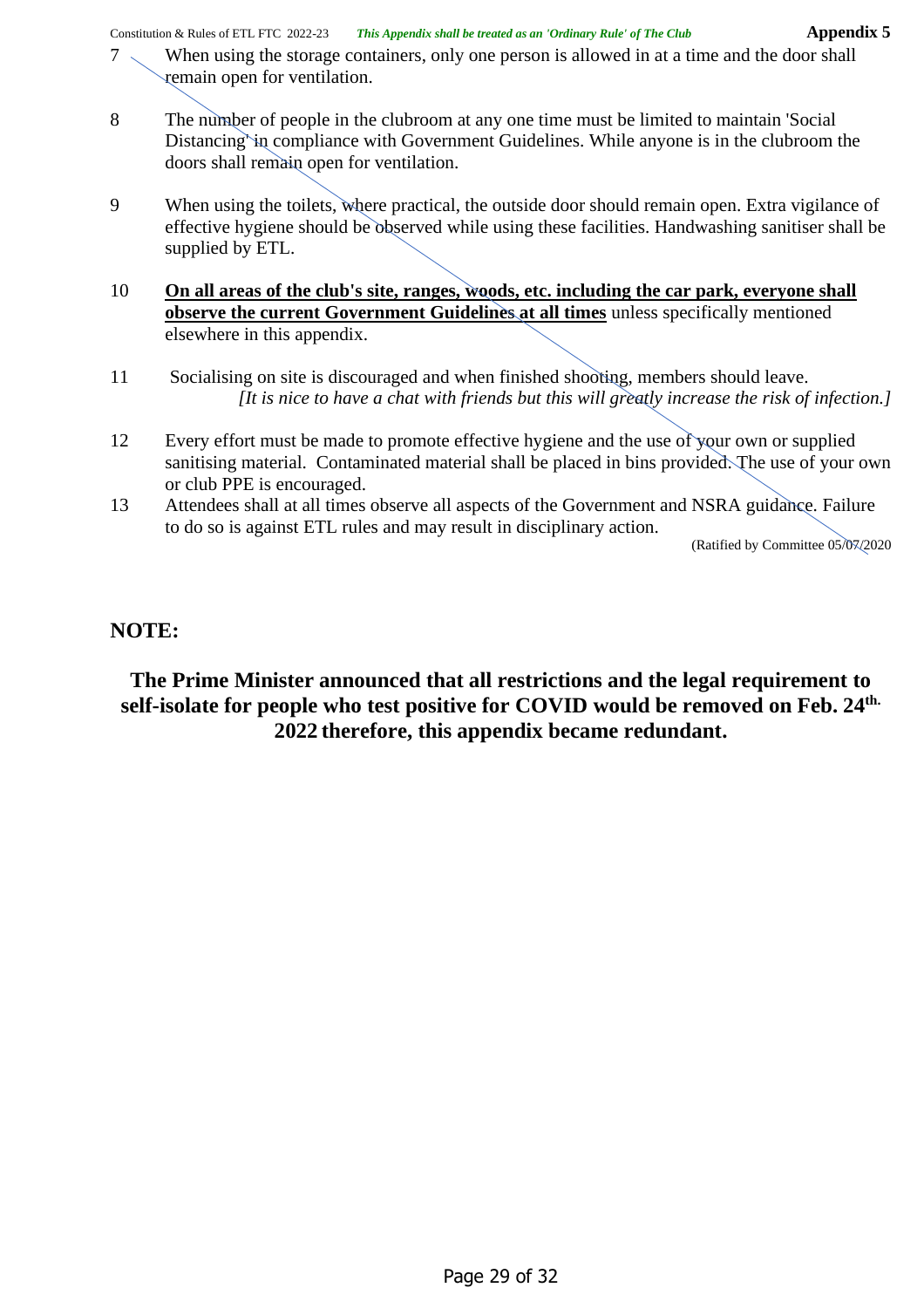### **Safeguarding Young People & Vulnerable Adults, Equal Opportunities for the Disabled, Race Relations and Offensive Behaviour**

# **POLICY STATEMENT**

### **Introduction**

Everyone partaking in East Tilbury and Linford Field Target Club activities is entitled to do so in an enjoyable and safe environment.

The Club has moral and legal obligations to ensure that everyone is provided with the highest possible standard of care and equal opportunity, treated equally in all respects and not subjected to any form of offensive behaviour, verbal or otherwise.

*There are many UK laws to ensure the above. e.g.: Public Order Act 1986, Crime and Disorder Act 1998, Race Relations Act 2000, Criminal Justice Act 2003, Safeguarding Vulnerable Groups Act 2006 and the Equality Act 2010 just to list just a few. All revolve around being protected from abuse or neglect and to ensure everyone is given equal opportunities. To fall foul of many of these laws there is no need for a complainant to prove intent; but to simply show that potentially illegal actions took place and they were affected by them. ~ It is the effect on others, not the intent which could give rise to a legal challenge, OR knowledge such actions are likely to cause offence, fear, provocation or immediate violence." e.g. Public Order Act 1986 Sec (5): "A person is guilty of an offence under this section only:*

- *if he intends his words or behaviour to be (or is aware that it may be) threatening, abusive or insulting; or*
	- *if he intends his behaviour to be (or is aware that it may be) disorderly".*

### **Policy Statement**

The welfare of **ALL** members of East Tilbury & Linford Field Target Club is paramount. Its members, whatever their age, culture, ability, gender, language, racial origin, religious belief and/or sexual identity should be able to participate in club activities in an enjoyable and safe environment by taking all reasonable steps to protect them from harm, discrimination and degrading treatment and to respect their rights, wishes and feelings.

It is not always easy to distinguish poor practice from abuse so, it is NOT the responsibility of members to make judgements on whether or not abuse is taking place, however, it is their responsibility to identify poor practice and possible abuse and report to The Committee if they have concerns about the treatment of fellow members.

This policy should be reviewed as required or whenever there is a major change in The Club's administration or in any relevant legislation.

Notwithstanding the above, the very nature of The Club's ground does not lend itself to use by those physically disadvantaged, nor the amenities. Unfortunately, this may make visiting the grounds, for some, a difficulty or impossibility. The Club is aware of these shortcomings and shall endeavour to remedy these where the finances, manpower and terms of The Club's lease allow.

### **Guidance on Policy Compliance**

- Always moderate your conversations in the presence of young or vulnerable people (in terms of bad language, references to alcohol consumption etc.).
- Avoid spending excessive amounts of time alone with young or vulnerable people. Always work in an open environment avoiding private or unobserved situations.
- Always treat everyone, the young, the vulnerable and the disadvantaged, equally and with respect and dignity.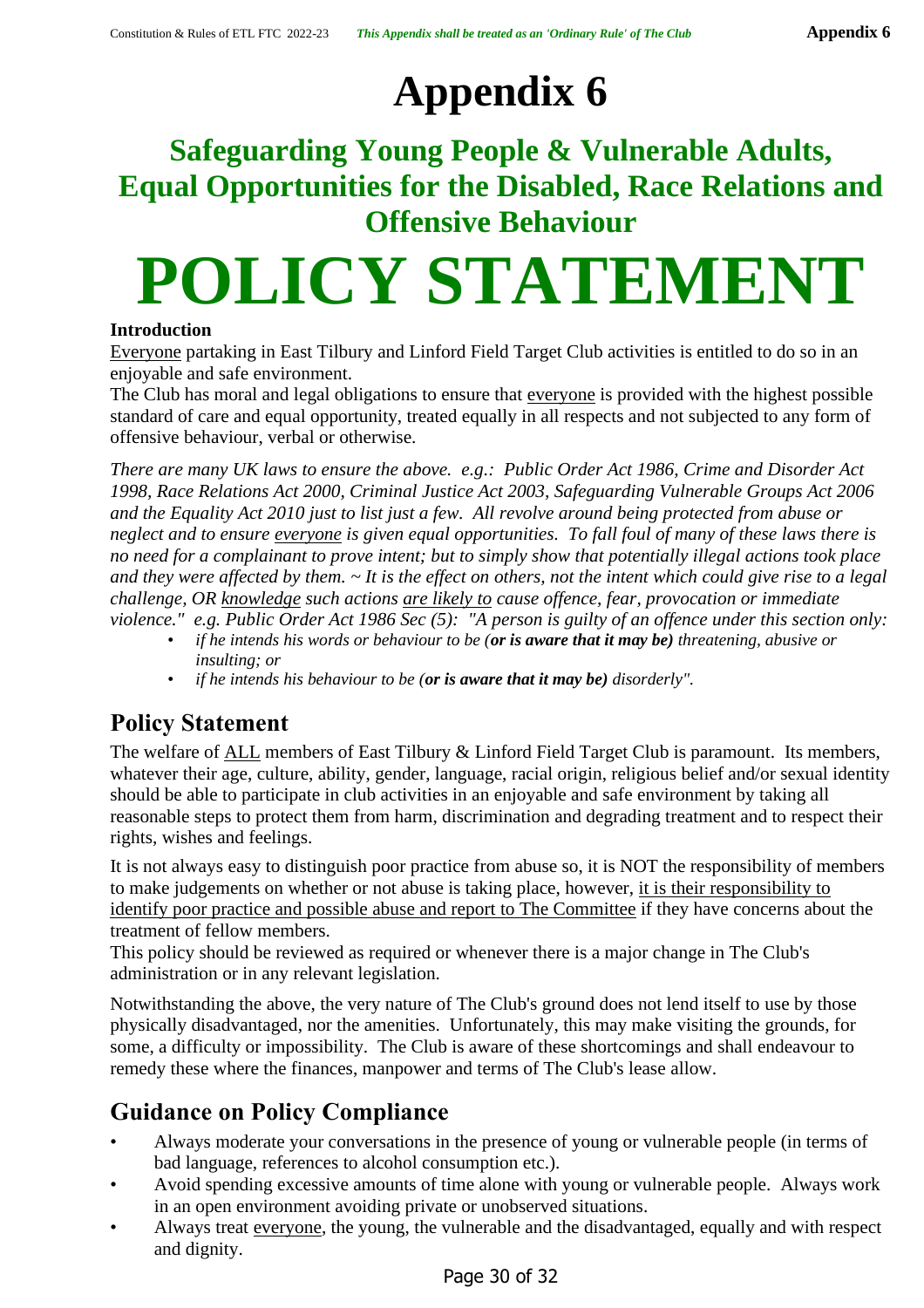- Always put the welfare of the young or vulnerable person first.
- Always give enthusiastic and constructive feedback rather than negative criticism.
- Avoid language and behaviour that may be offensive to anyone.
- Avoid unnecessary physical contact  $\sim$  Where any form of manual/physical support is required it should be provided openly and with the consent of the person. Physical contact can be appropriate so long as it is neither intrusive nor disturbing and the person's consent has been given.
- Due to UK Law and The Club rules, those under the age of 14 must be accompanied/supervised by an adult over 21 years of age. The Club does not act in Loco-Parentis therefore involvement and co-operation of parents/carers is required.
- Make attending The Club fun and enjoyable by promoting fairness, confronting and dealing with bullying.
- Maintain a safe and appropriate distance with all others.
- Recognise the developmental needs and capacity of the individuals and do not sacrifice a member's welfare in a desire for club or personal achievements.
- Request written parental consent if members are required to transport young people in their cars and avoid taking young or vulnerable people alone in a car on journeys, however short.
- Do not allow young people to use inappropriate language unchallenged.
- Do not allow allegations made by a young or vulnerable person to go unchallenged, unrecorded nor acted upon.
- Do not do things of a personal nature that the young person can do for themselves.
- Do not engage in rough, physical or sexually provocative games, including horseplay, with anyone nor engage in inappropriate touching of any form.
- Do not make offensive comments to anyone, even in fun. e.g. Of a sexual, racist or derogatory nature.
- Do not use 'reducing a young or vulnerable person to tears' as a form of control.

### **Examples of abusive or offensive behaviour:**

- Physical, emotional or sexual mistreatment or lack of care that leads to injury or harm,
- Sexually suggestive, racist, insulting or malicious actions or speech that MAY cause offence, pain and/or distress to another.
- Bullying of a physical or verbal nature or even via social media.
- Neglect of basic physical and/or psychological needs, to an extent that is likely to result in serious impairment someone's physical, emotional or mental wellbeing.
- Photographing anyone without their consent and in the ALL cases where the member **has not** consented to their images of me being published on our website/social media. (*This is The Club's default position for members under 18 years of age*.)

### **NB: If there is any doubt, you must report the incident: it may be just one of a series of other incidences which together cause concern.**

### **Responding to Suspicions and Allegations:**

It is not the responsibility of any club member to decide whether or not abuse has taken place. All suspicions and allegations of poor practice or abuse shall be reported to The Club's Officers and/or Committee who shall respond swiftly and appropriately by working in partnership with parents and carers of children or vulnerable adults. In other cases, they shall consider passing the concerns to the appropriate authorities.

Where there is a complaint against a member, one or all of the following may occur:

- The Committee shall investigate that may lead a Disciplinary EGM.
- Social Services investigation under child  $&$  vulnerable people protection law, and/or the police.
- Criminal investigation under other laws where the police are immediately involved.

*(Submitted by the Designated Safeguarding Officer and approved at AGM 16/08/2020)*